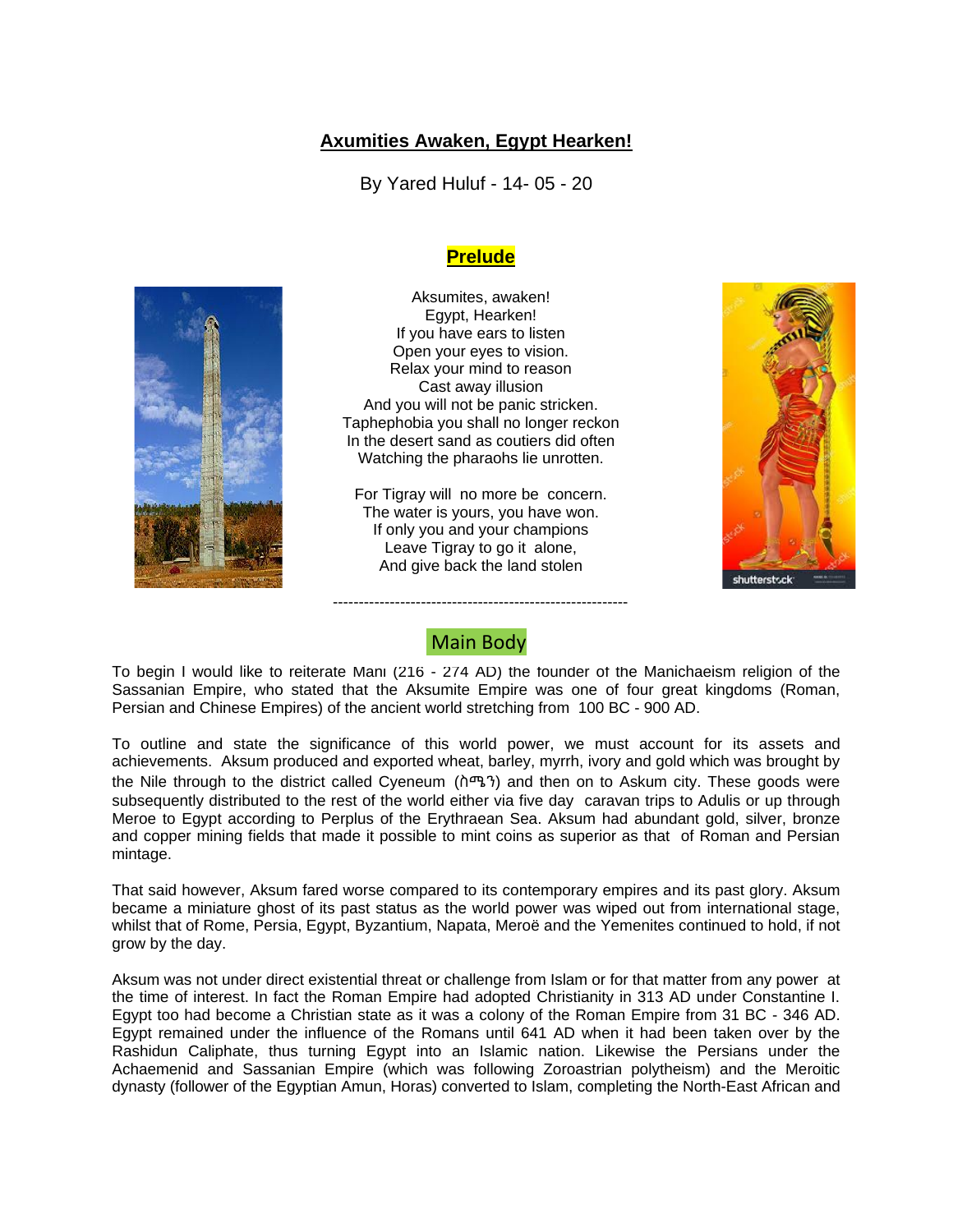Middle Eastern circle as an area of Islamic influence, making it difficult for Aksum to go it alone now Roman Empire was removed from the region.

No nation or empire would turn out to be a superpower because that nation wishes to be. A nation or an empire has to have the necessary resources, organizational skills and military might to project and maintain the power it claims it has in the first place.

Aksum was a great power no doubt. And it was not under existential threat or challenge from Islam or others. The question we ask is then why Aksum fell to oblivion faster compared to the others in the region?

One theory to ponder is whether they were distracted by the successful trade and commerce that they earned from across the Red Sea, which placed them at the forefront of the Spice monopoly. With these bountiful maritime excursions possibly came missed opportunities to expand and occupy the much more open lands to the south, which make up for the rest of Ethiopia today. This may have also validated their legacy by enchanting more of the Ethiopian populations that came centuries later. An enthusiasm to recover the buried history of a great unifying power in the region, more or less of the same identity. However this is not the case presently, as most would isolate this ancient kingdom as solely Tigrian heritage.

It is argued that it was because of the emergence of Islam and I would also like to add to this line of thought the advent of Christianity in the area as another factor that triggered the problem Aksum faced.

Both the Roman and Aksumite Empire lost territories to Islam. The Romans lost direct colonial control of Egypt which they possessed since 31BC and the Persian Empire that was under the Hellenistic influence since its defeat under Darius 332 BC by Alexander the Great, who set up himself as Egyptian Pharaoh and naming the port of Alexandria after his name. His sister, Cleo[patra r remained with her mother, Olympias in Epirus, Macedonia, married to her uncle (Olympia's brother) and begotten two daughters from him.

Following the rise of Prophet Mohammed, the Achaemenid and the Sassanian Empires lost their religion of Zoroastrianism to Shiite/Shai Islam (a member of one of the two great religious divisions of Islam that regards Ali, the son-in-law of Muhammad, as the legitimate successor of Muhammad, and disregards the three other caliphs (Umar ibn Ali-Khattab, Uthman Ibn Affan, Ali Ibn Abi T Talib), who succeeded him.

Also the Meroitic Kush lost their structure of belief in the pantheon of Egyptian Gods to Islam. Yet they were not to be as adversely and negatively affected as much as Aksum was following the rise of Islam, despite the good relationship Aksum had with Muhammad and his followers who were granted Hijra to Negash (region in Tigray) to escape prosecution they faced in Arabia. That said, the environment of the Arabian Peninsula and the Red Sea became no more conducive for Aksum to trade and thrive. For a start Aksum became landlocked. Though they were a commercial centre with sizeable fleets, the goods the Aksumites handled could not be ferried up to the Suez Canal for the Romans to collect and carry to final destinations within Europe.

The Muslim Arabs who were then in control of the Red Sea and Persian peninsulas were camel herders with little to no financial resources to purchase Aksumite fleets to carry camel milk or meat to sell. Remember petroleum was not discovered then for the Arabs to flex their financial muscles.

Yes Aksum lost the territories of Saba in the formerly Himyarite Arabian Peninsula, in addition to Meroe, Beja and Napata straddling the Nile. However, the critical point came not only with the loss of land to Islam but also the loss of the Red Sea trade route. This in turn caused economic decline, hence strangling the Aksumite Empire of the financial resources it once greatly depended on to maintain its status. And whilst it too was bad for the Romans retreating back from the Red Sea as the result of Islamic expansion, the Romans had found an alternative means to avert their existential threat posed by Islam that compensated the land and trade routes they had lost. They had the Mediterranean region relatively free of the Islamic Caliphates for them to operate, whilst Aksum remained landlocked.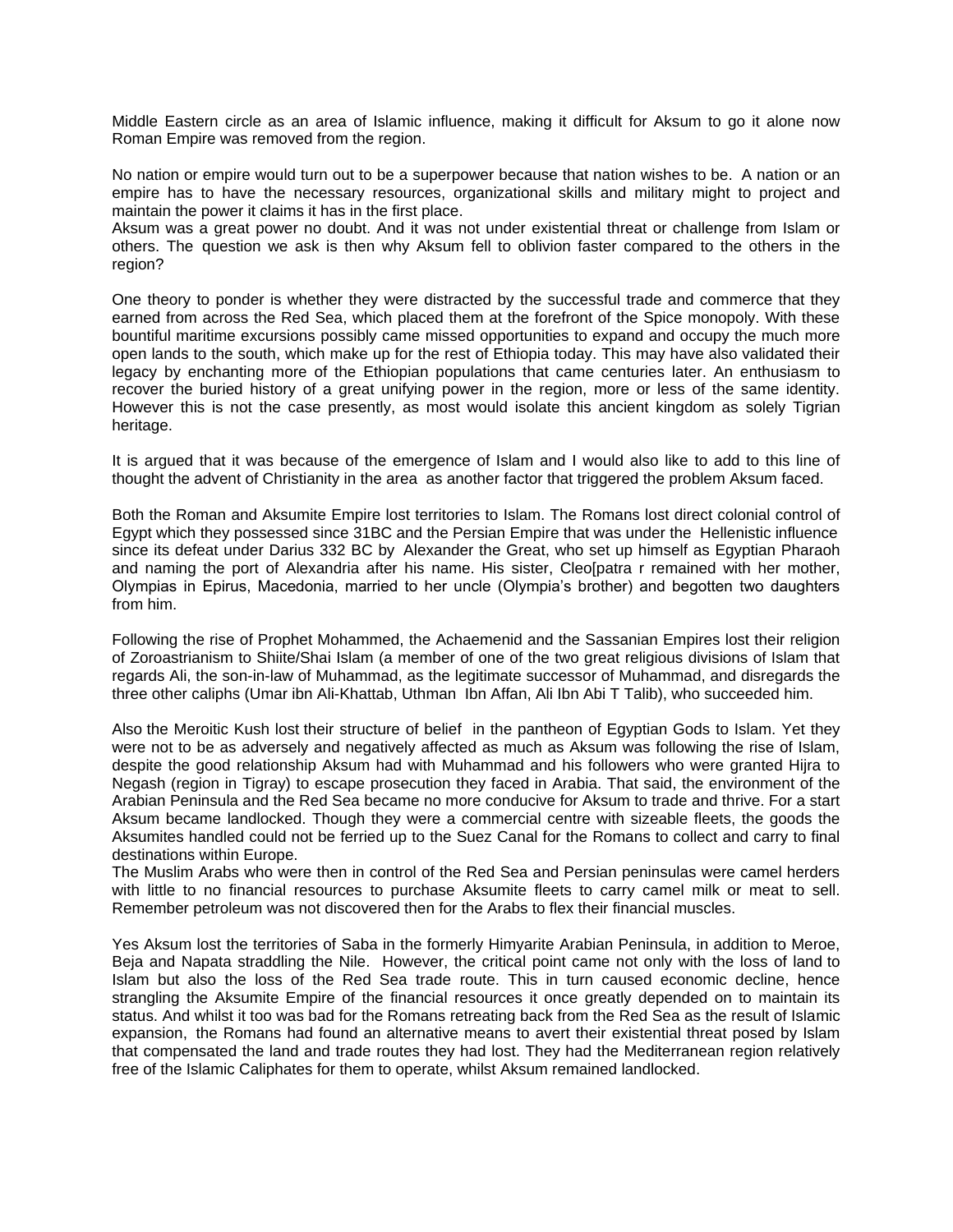The other problems that challenged the Aksumite's were of nature's determination within their own ecosystem.

Let us start with the later. If you happen to come across a dead fox in the dirt, by the roadside in the outer belt of Khartoum or Cairo and you go again after a year to the same place, you would still find the dead fox intact laying on the same place with a bit of weight loss and gouge eye sockets.

The dry alkaline sand soil acts as a natural preservative and with a bit of human touch, with salt and the rest, you would get the mummification of a body (for which the Egyptian's pharaohs were/are given the excessive credits for their invention). Credit where it lies due, everywhere you go in Meroe, Napata, Memphis, Thebes, Giza, Persia etc you would find archeologically excavated artifacts, hieroglyphic documents, human and animal remains, statues, pottery and metal work well preserved and kept because of the presence of highly concentrated alkaline in the desert sand as can be seen in the links below:

#### https://en.m.wikipedia.org/wiki/Darius the Great. And https://en.m.wikipedia.org/wiki/Horse burial

Thanks to the near and far deserts for its preservative role, from the archeological findings the history of places such as Egypt, Meroe, Yémen and Persia is documented in graphic and accurate procedures.

However, Aksum lies on a different geo climatic zone where the soil is a black clay, rich in oxygen and moisture contents that facilitated decay of organic and inorganic matter faster than expected with desert biomes.

Add to the inept and lack of archeological undertakings on the part of Ethiopian leaders to this day, we do not have chronologically ordered and detailed information regarding the Aksumite and Pre-Aksumite Empires to tell the world.

With the exception of one or two standing stelae and coins of 19 Aksumite kings we have barely anything to rely on to give the full account of the history of Aksum as it took place back then.

#### [https://en.m.wikipedia.org/wiki/Aksumite\\_currency](https://en.m.wikipedia.org/wiki/Aksumite_currency)

The Aksumite script, with the operation of a functioning and well understood language, you would expect to get a documented and detail history of the Aksum and its environs. Yet we do not have this simply because the document did not survive the hostile underground conditions due to the presence of oxygen and moisture in the soil unlike that of Egypt, Meroe and Persia. If the hieratic Egyptian medical document, The Ebers Papyrus, survived the passing of time then the writings in Ge'ez on parchment or goat hide would also have had lasted had it not been the resident of wetter climate. Do not forget Aksum had two large rivers running across the city both of which coming out from Mereb-Rama lake, now a dried lakebed.

We all by now are also familiarized with the famous inscription , "I Ezana, king of kings, king of kings Beja, of Aksum,.........." still stands erect in Meroe but not in Aksum. One is in Balaw Kalaw, Metehara, Senafe, and the other in Deke Amhare according the "Book of Aksum " by Carlo Conti Rossini, further highlighting the role of climate and that of man in the preservation and/or destruction of archeological artifacts that could otherwise shed light on human activities ventures before.

In plain sentiment, a man would not desire to fight himself by destroying his grasp on his national identity. This reflects Egypt's commonality between Christian and Muslim inhabitants and it's unified stance on the Nile subject. If you came across any Romans, Persians, Egyptians, Yemenites, etc they all may have their differences and so fight against each other on issues of concern, but none would wish to stand against their own respective nations. They would protect and support with fierce patriotism their heritage when it comes to the questions of their national identities. Take any Caliphate ruler of today or the past, any Coptic Pope or Patriarch of Alexandria from today or the past, they all display dual and conflicting personalities in the embodiment of one. If their stances defend the existence of Egypt with divine rights over the Nile, the Popes and Patriarchs would turn Muslims, the Caliphs would also cross over and take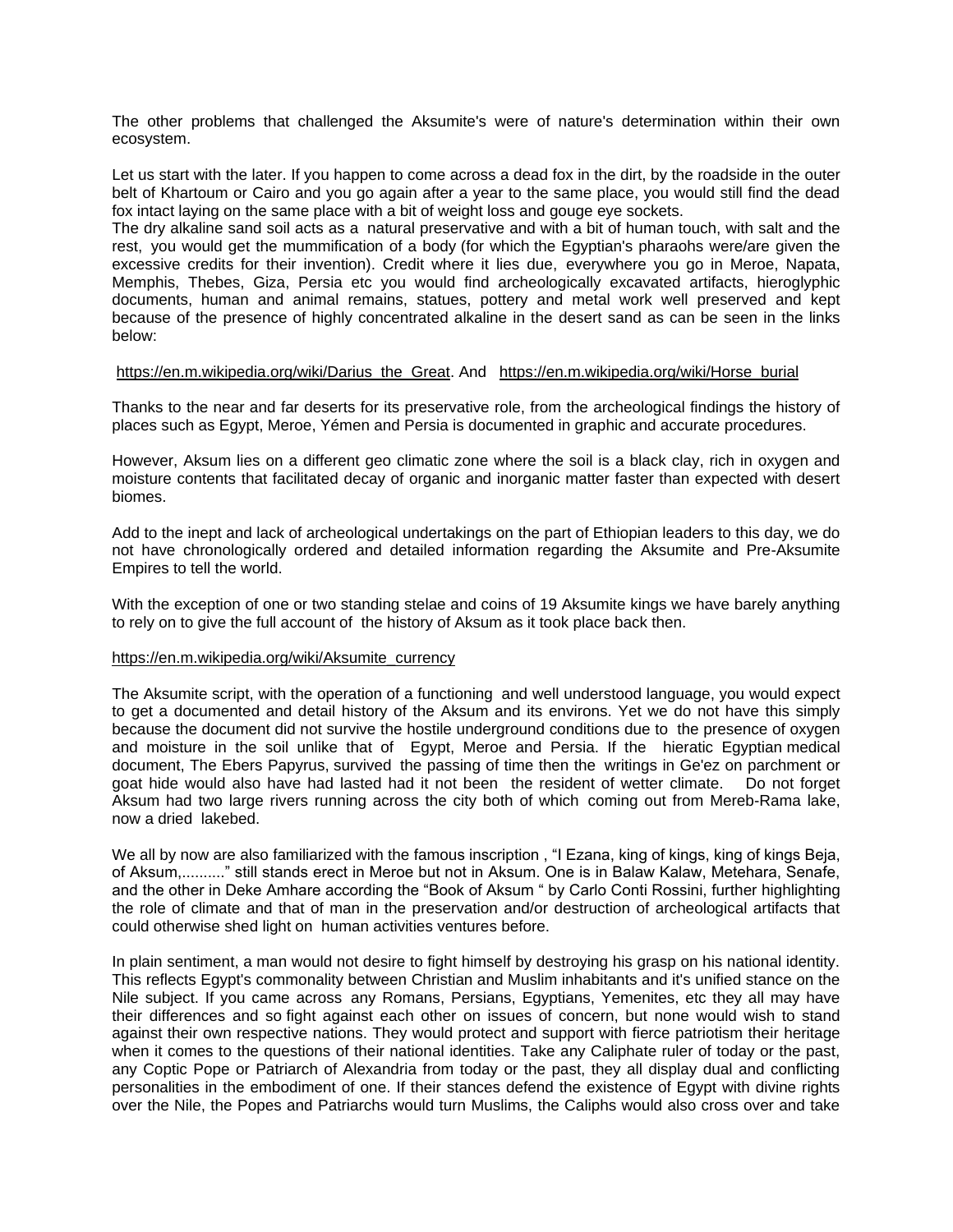Communion. That is what they have been doing with Arabs and Americans and Europeans to assert their exclusive rights over the Nile. They are doing it right now and succeeded by winning over even the Ethiopians who opposed the construction of the dam against their own self interest. . The people who suffered repeated famines under the operation of the Amhara rulers, in return stretch their hands to alleviate the poverty of other fellow Ethiopians in good faith were then cursed for the wrong reasons building the Dam.

It is no good to fight against the whole world, it is no good to fight at the same time against both Muslims and Christians operating in unison, manipulating and being manipulated for mutual ends, especially when one gets a stab in the back from the people one wishes to help - they are too powerful to deal with. It does not mean they are right, but one would lose this fight. The best thing is to withdraw from this scene of chest puffers and bravados with your head held high, because in your absence they will do the job for you- they will eat each other and destroy the plates from which the food was served on.

Aksumites, awaken! Egypt, Hearken! If you have ears to listen Open your eyes to vision. Relax your mind to reason Cast away illusion And you will not be panic stricken. Taphephobia you shall no longer reckon In the desert sand as coutiers did often Watching the pharaohs lie unrotten.

For Tigray will no more be concern. The water is yours, you have won. If only you and your champions Leave Tigray to go it alone, And give back the land stolen

Unlike in Ethiopia, many people and their governments have raised and spent enormous amounts of personal and national resources to discovering, maintaining and publicizing archeological sites, artifacts and mummified human remains as a source of national pride.

For example the Sudanese wealthy families donated huge sums of money to explore and excavate Meroe's archeological sites, even though historic Meroe was a pagan centre with nothing to do with the Muslim Sudanese of today. As a result of their the archeological endeavors there are now over 200 pyramids excavated in excellent conditions preserved and maintained. Pyramids in Sudan are more numerous than the ones found in Egypt. But there isn't the same sort of exposure with the Meroe pyramids as there is with the Egyptian pyramids by the Westerners. There are good reasons for such cold reception by the outside world.

They say, 'scratch my back, I'll scratch yours'. The Meroitic Kush were/are black people, and Westerners would not be in the mood to celebrate and appreciate any works of art or monumental achievements by blacks. Likewise the Meroitic Kush were not colonized for 700 years as the Egyptians were before and after the birth of Christ by white Greco-Roman invaders and sucked to the bone as Egypt was. But do not forget the Ancient Egyptians though believed to be light skinned were not. The fact is the Egyptians were Nilotic.

Further, Egypt and the Western powers have intertwined economic and political ties for existential reason, which cannot be understated or underestimated. The existence of the Israeli state could not be granted in the short and long term without the underhand support of Egypt; the existence of Egypt cannot be granted without the constant flow of the Nile which the Europeans and Americans promise to keep.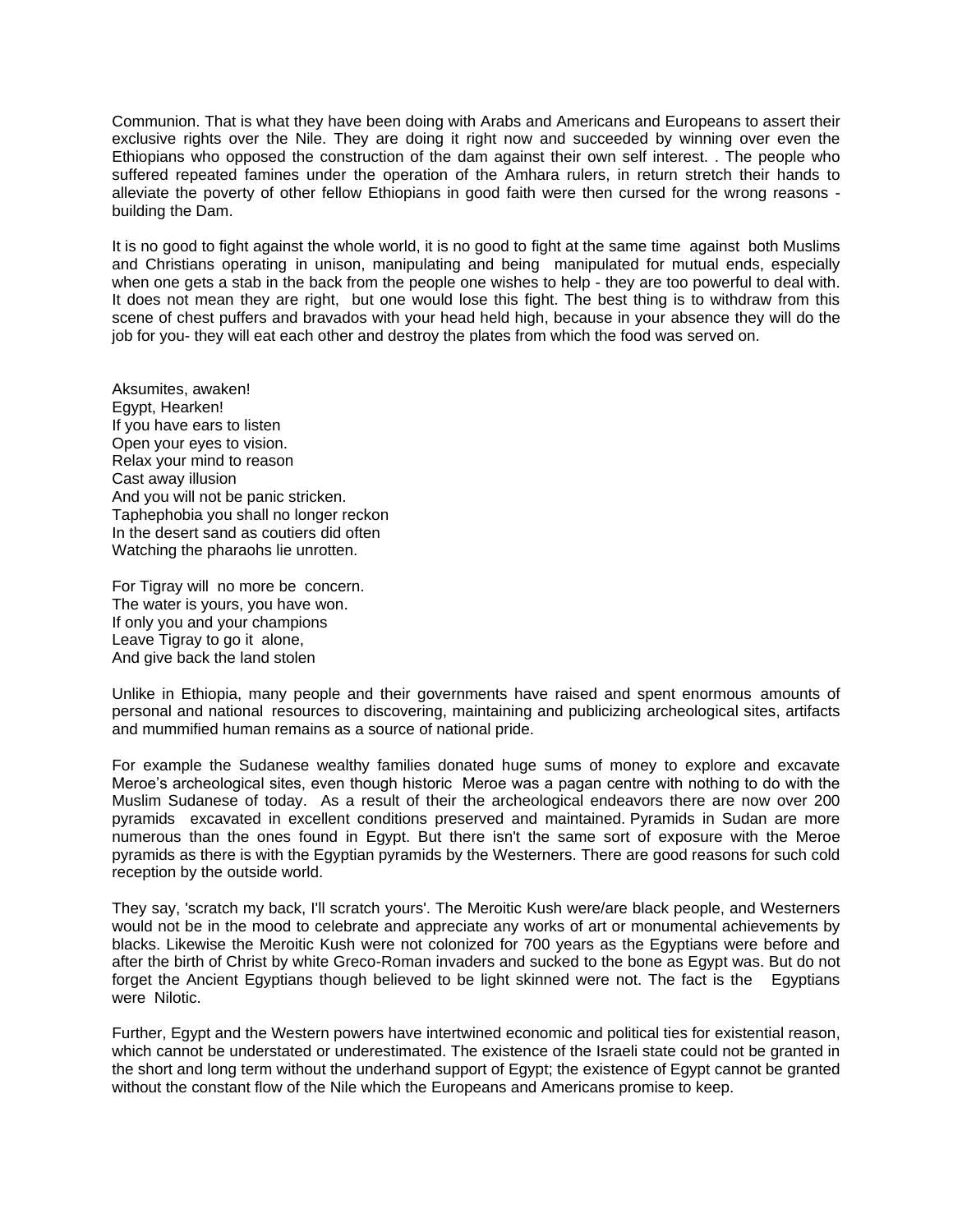In the Western world there are countless Egyptologists and Egyptomania selling the glorified image of Egypt to tourists and others. This is for mutual benefits of the money generating machine that has been created. Far more though, the Europeans are implicated in the decadence and myth surrounding the filthy practices the Greek leaders ruling Egypt turned Pharaohs shared with the Egyptians (I will come back to this): [https://en.m.wikipedia.org/wiki/Nubian\\_pyramids](https://en.m.wikipedia.org/wiki/Nubian_pyramids)

After the fall of the Red Sea to the hands of Arab Muslims, the Aksumites were compelled to retreat but as they did so they were yet again met by a resistance from within their own circle, leading to further declination to a depth they could not hope to emerge from.

Let me take you through a story to make the Aksumite tragedy more clearer to perceive.

A young man got married to woman he became very fond of after living with her for some time. But unfortunately the women got sick and shortly died leaving the man unprepared and not knowing how to cope her loss. His community was empathetic as they understood what he was going through, especially when they witnessed him standing next to her grave delivering requiescat every three days. This went on for almost two years till suddenly the behavior of the man appeared to have worsened. Now every three days the man was seen carrying a slate of stone and laying it on her grave. The town folk, worried about the direction of the man's grief and how it was leading to a collapse of mind, approached him and inquired why he was piling the rocks on top of her grave. His reply was unexpected: he said he was doing it so that she may not rise and come back to life, as he had found the new love of his life! They were shocked but then quickly entered hysterical bouts of laughter because in all this time they had got quite things wrong.

As mentioned before the Egyptians would fight tooth and nail to protect and maintain the country as they know it. We have seen them dying defending the benefit and integrity of Egypt from the Pharaohs, the dictators of all colours, the Muslim Brothers and socialists.

Instead of helping each other, the Ethiopians of the recent and past history had been piling dirt and stones on the grave of Aksum than dying for it, as to not allow Aksum or its legacy rise again.

When Tigray fell victim to famine in 1984 under a brutal military dictator, members of Amhara ethnic group living abroad had been heard on record that the famine had nothing to do with them but only the concern of the Tigraians. Never mind working toward helping Aksum re-emerge, the leaders of Ethiopia did not spend enough resources to explore and excavate archeological sites to map the historical records.Never mind excavating and recovering historical relics for posterity that would possibly give the impetus for the emergence of a renaissance as it happened in Rome following its decline then.

It is embarrassing to see that the only serving stalae still standing at Aksum is lopsided about to fall and no serious action is taken to restore it to its previous glorious erect position to this day.

In the 10 Century AD Yodit Gudit, exact ethnic background may be controversial but no doubt she was one of the group contending for power in Ethiopia. She came to ascendency at the time of Pope Cosmos III refused to appoint a patriarch to Ethiopia after Abuna Peter/Petros was expelled and Degna Djan was the king in Aksum. Yodit roundly defeated the Aksumite king and overran the city, destroyed buildings, stelae, burnt the rock church of Abreha Atsbeha and Debre Damo, historical documents the country could not afford to lose. She did so deliberately as to break and wipe out the possibility of recovery, thereafter in centuries down the line, Ahmad ibn Ibrahim al-Ghazi (1505-Feb 21/1543) did the same damage if not worse. Both these characters were Ethiopians and/or most certainly, the army to led were Ethiopians nonetheless and yet they were unleashed to destroy not only fellow men and women, but the country they were mean's to defend. I will explain the role Christianity and Islam played in the subterfuge behind the open conflicts between Ethiopians in the acts of destruction towards their own country.

Patriarchs appointed and sent from Alexandria sat with the Aksumites and later Ethiopian kings to advise and set important foreign policies as they see it fit, but fit only in subterfuge and not to the needs of Aksum (later Ethiopia) but to the Caliphate of Alexandria.

From the time people settled and began making a living from the Nile River straddled by a desert where no living creature would breath and move if the Nile ceased flowing, the infliction of taphephobia has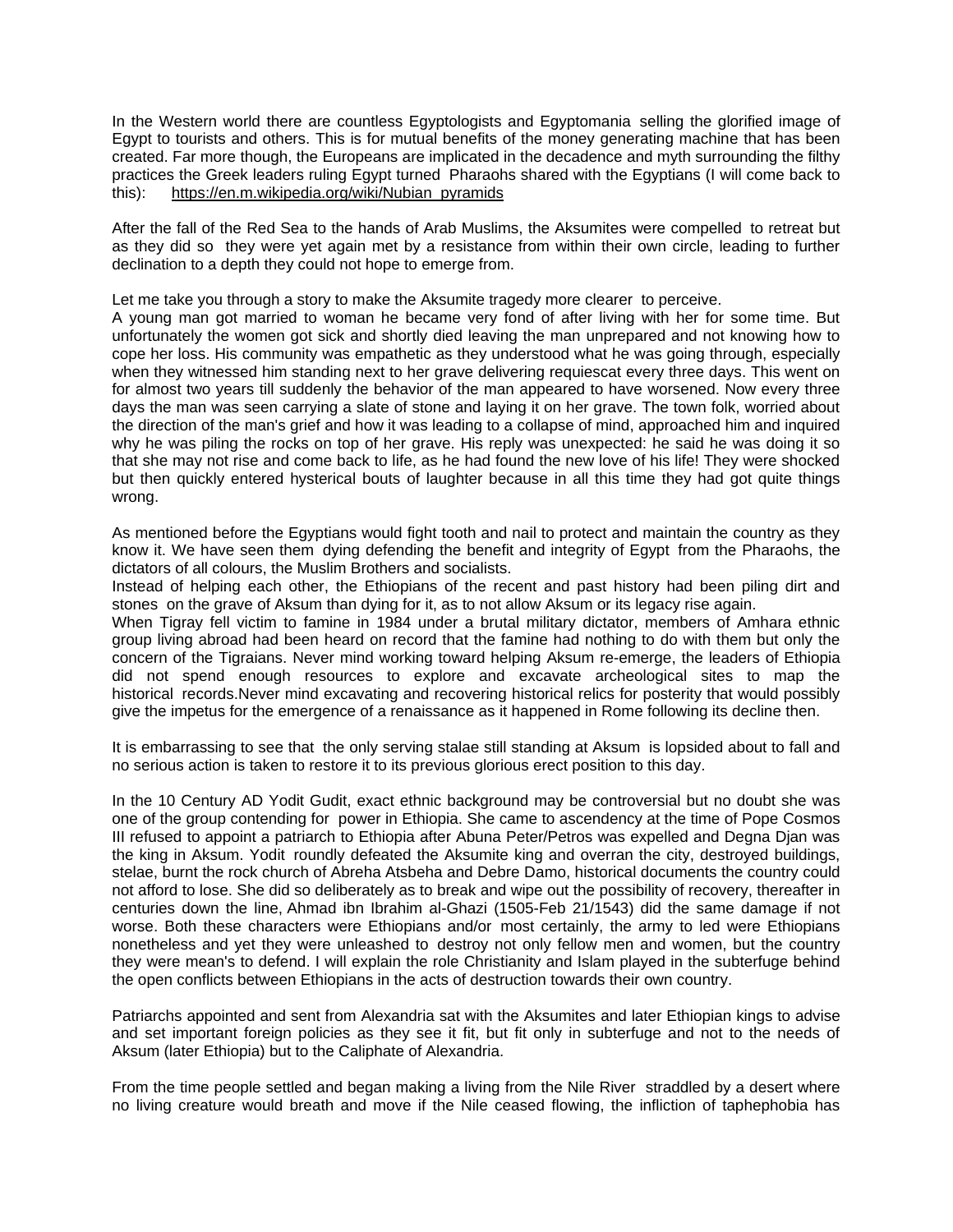probably existed in mass. An interesting case for the fear that the pharaohs did not take in to account with regards to the families and the victims when they buried courtiers alive to provide services in the afterlife for the pharaohs.

To remain in charge of the flow of Nile waters, Egyptian leaders would want to know and control the actions of Aksumite and later Ethiopian leaders. Thus the patriarchs they sent to Ethiopia were always carefully chosen and some were openly Muslim imposters aided by Egyptian caliphates as well as Popes leading Christian faith to be delegated and sent.

Yodit's conflict that precipitated to an open war with the Aksumite king was believed to be instigated by an imposter Muslim pretending to be a Patriarch who advised King Degna Dian and presented other conflicting advice to Yodit to set a wedge between them. These acts of betrayal and sabotages had been repeated many times, but the Aksumites (later Ethiopians) were obsessed with their beliefs that they were blindsided and did not want to know the true role of Christianity and patriarchs they were requesting from Alexandria, whom were sent at an enormous cost to the empire that included precious with gifts delivered.

I would say it was wrong for a kingdom to have a foreigner patriarch at the helm cognizant of the sensitive secrecies of a country and involved in policy devising.

The Aksumites got it wrong. They were taken for a drive and tossed right and left not only by Islamic followers but Christian zealots in the service of not necessarily the sultanate, but Egypt their birth place. Can you blame them. Yes because they were double agents and double agents do not have any principle to stand as leaders and righteous icons, for they are not upright characters.

The Aksumites thereafter from within, were forced to change their name and identity to Ethiopians. Why wasn't the brand name kept as a matter of principle for marketing reasons, the one the whole world knew? They complied with a national name which was implied by Greeks, even though the word itself was not strange to the Aksumites. Itiyopis the son of Kush establish Mazaber as the capital before Aksum during the 1st Century AD. In the 4th century AD the term has been identified as the name of three more kings but nevertheless Aksumite was designated first and there were no compelling reasons to change course later.

That said, the leaders that came after the fall of Aksum abandoned it not only in name, but also in a real sense. They refused to spend money to excavate and maintain archeological sites. 80% of archeological sites from Aksum's reign remains untouched to this day. Worse they split the kingdom and sold part of the old empire to a foreign colonial power; Italy.

The Egyptian Empire goes back to 3200 BC from the time of Dynasty Zero ruled by Scorpion I, Ja,Ury-Hor, Scorpion II followed by Narmer of the First Dynasty starting from 3150 BC.

During the first Dynasty the Egyptians were not only erecting pyramids but also practicing the mass burial of courtiers and animals alive next to the tomb of the pharaohs. 381 couriers and horses and a chariot were buried next Narmer tomb. The pharaohs regarded themselves as the embodiment of the deities they worshiped. The personification of Maat, goddess who brought back law, order, harmony and justice in contrast to Isfet goddess of disorder and darkness.

Pharaohs were believed to possess divine power by virtue of their position. They acted as intermediaries between the people and the gods, and needed to sustain the gods through ritual offering to maintain Maat, the order of the cosmos.

Starting from the get go almost uninterrupted, the Egyptian pharaohs married their own sisters and at times their step mothers. This was practiced as it is claimed that the union of brothers and sisters would prevent the downgrading of the deities within and godly stature of the pharaohs and the offspring produced thereafter. Right from the predynastic times to the thirty-second dynasty in periods spanning from 3200 - 30 BC, Egyptian pharaohs (including the Hellenistic Dynasties (332 - 30 BC) of Greek rulers) conducted uninterrupted marriage of brothers and sisters and other relatives.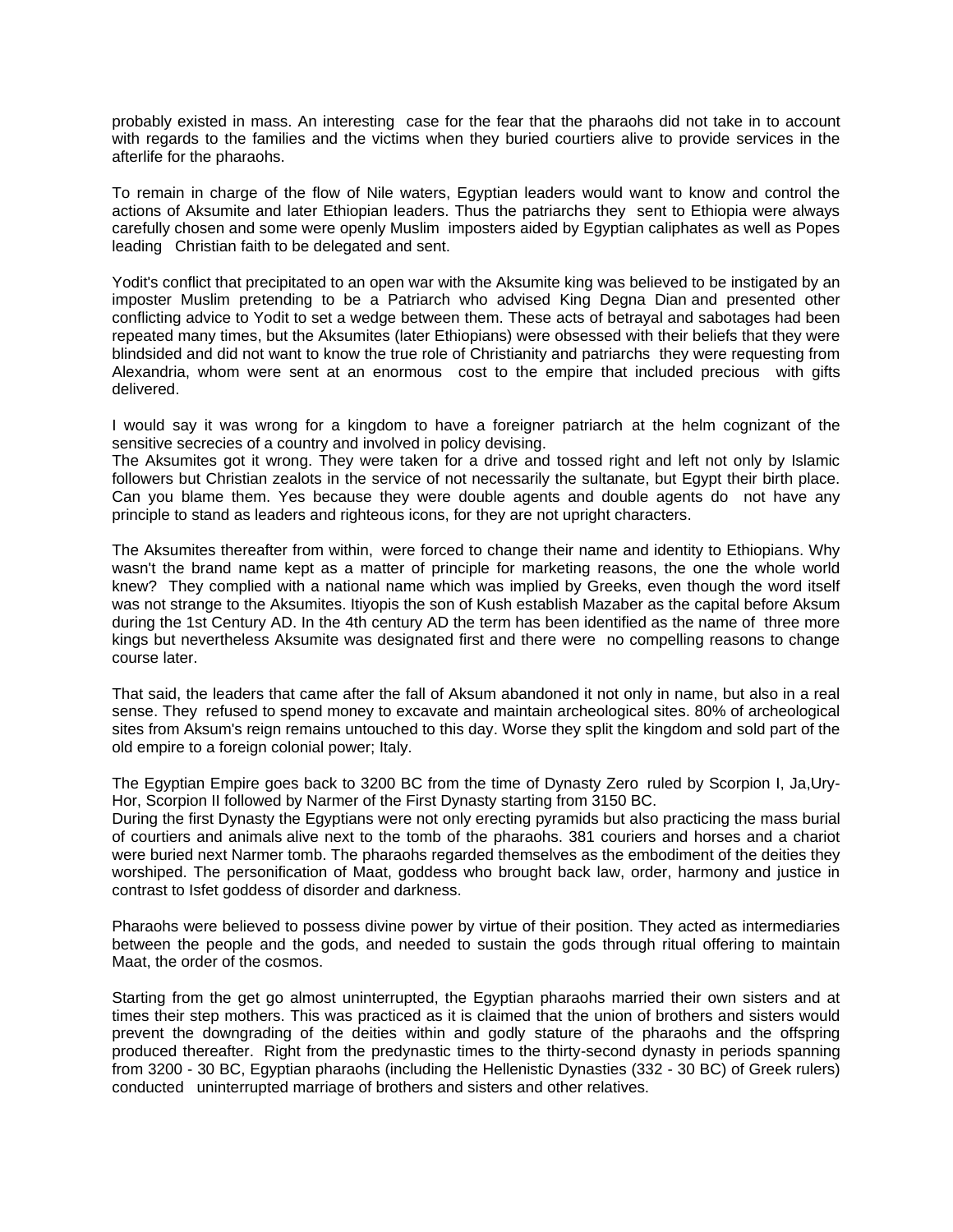From the table provided below, you can see that Hatshepsut (1507 - 1458 BC) married her brother Thutmose II (1510 - 1479 BC). The two begot Neferubity and Thutmose III.

Thutmose III married Neferubity ( also married Satish, Nebtu, Menai, Merti, Menhet, Nebsemi) and begot Amenemhat, Amenhotep II, Beketamun,Iset, Meryetankum, Nebetiunet, Nefertiti, Siamun.

Likewise, the descendants of Alexander the Great half brother's grandson Ptolemy V and his sister Cleopatra I begot Ptolemy VI, Ptolemy VII, Cleopatra II. Ptolemy VIII married Cleopatra II (sister) and Cleopatra III the daughter of Ptolemy VI (his brother). Ptolemy X married his brother's wife, who was his own sister, and her daughter, Bernice III. Ptolemy X married his brother's wife who was his sister and her daughter Bernice III. Ptolemy XI married his step mother Bernice III, and finally he was lynched after murdering Bernice III.

He was not the only Pharaoh who killed his wife. Ptolemy VIII killed his son, Ptolemy Mephite begotten from his sister Cleopatra II, Ptolemy XII killed his own daughter Bernice IV after he returned from Rome to Egypt to reclaim the throne with their help. Cleopatra VII aided in the execution of Ptolemy XIII and Ptolemy XIV both who were husbands and brothers and Arsinoe IV, half sister Caesrion from Julius Caesar of Roman Republic king in an effort to assist her son Constantine the Great of Roman empire had his eldest son, Crispus ordered to be hanged and soon after his wife Faust, the mother of Constantine II, Constantius II and Constans, Constantina, Helena was killed. Constans murdered Constantine II in a battle they waged against each other; Nero in 59 AD executed his own mother, before he sent an expedition to the source of Nile but with no success. in 61 AD.

Aristotle was the tutor and mentor of Alexander the Great, chosen by King Phillip II his father. If Aristotle was a companion of a king with nine wives and concubines, and his son Alexander who had three wives, then not only were to pharaohs decadent but then so too were Greek intellectuals and cultural elites. What hope was there if the ancient Europeans were no better than the people whom they look down upon. Whilst they were interbreeding with siblings to preserve divine entity in purity and further distancing themselves from the people they led, the average age of the pharaohs was 40 and there were various genetic threats they suffered greatly from. If these things had been committed by Africans, you would not wonder whether or not Africans would readily have been called savages.

To Eygptologists and the rest of the world, Egypt's history is regarded as the pinnacle of human achievement and therefore the world's ancient identity. This creates impunity for the Egyptians and their absolute claim over the Nile. It is untouchable due the nation's 'divine right' and for one who chooses to gaze into the future, there is little hope of that being rebuked.

It was also the period the pharaohs were undertaking complex and improved pyramid constructions. During the Fourth dynasty under Senferu (2613 - 2589 BC) Pharaoh Senferu managed to come back from the expedition with 1,100 captured Libyans turned slaves and 13,000 raided cattle to feed the pyramid construction workers/serfs.

However, Egypt itself was a victim of numerous empire/colonial expansion before and after Christ. First it fell into the hands of the Kushite Empire from Meroe (744 BC - 656 AD).

The first colonizers were the Meroitic Kush People (744 - 644). The capital of the Kush Dynasty got its name after the sister king of Persia - Cambyses II 550-530BC.

The rule of indigenous Egyptian pharaohs existed as a couple brief intervals between the Third Intermediate and Late Periods (664 - 525 BC and 404 - 342 BC). However, it did fall twice to the Achaemenid Empire (525 - 404 BC and 343 - 332 BC). Then the Greeks conquered the Persians and became Egyptian pharaohs themselves from 332 BC until the Greeks themselves were defeated by the Romans in 30 BC. In 661 AD the Romans were defeated by the Rashidun Caliphate that led to the spread of Islam in the Red Sea, Persian and Arabian peninsulas.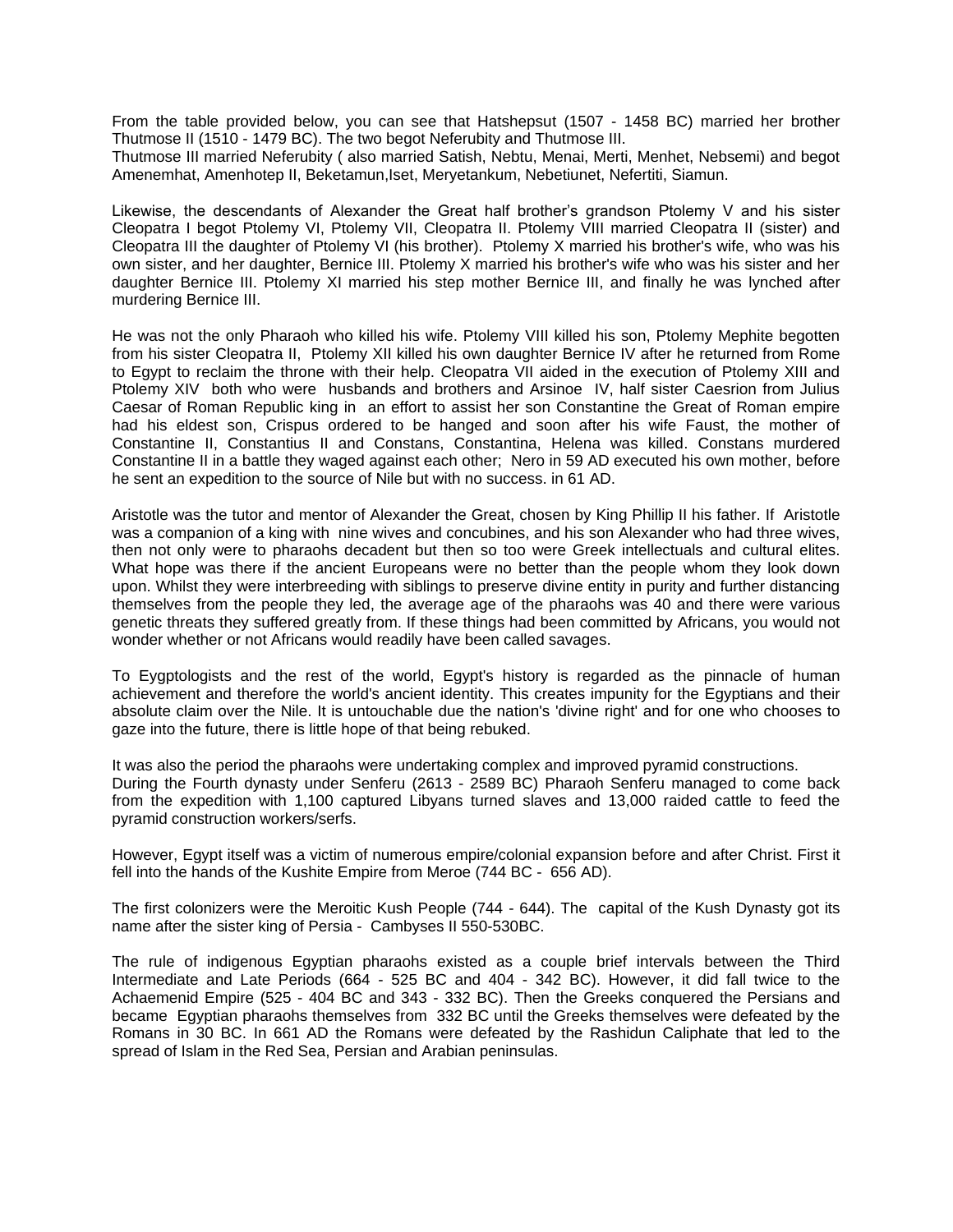Islam per se was not damaging to the Aksumite Empire as a figure of punishment for having remained steadfast as a Christian state. The decline of Aksumite could also be attributed to the decline of commerce in the Red Sea after Roman and Hellenistic Empires were removed from the region.

Christianity also brought some problems to Aksum and Roman as Islam did to Arabia and Persia between Shiites and Sunni regarding the legitimacy of the four Rashidun Caliphate (Abu Baker, Umar, Uthman, Ali).

Constantine I adopted Christianity as Roman official religion in 313 AD. But soon trouble arise between different sects within the religion (Anomoean, Homoousuan, Homoiousian, Heteroousian.) The Homoousuan believe that Father the God and Christ the God are consubstantial, one and the same in essence - coeternal.

The Arian Anomoean believe that God the Son was a creature made from nothing and has a beginning. The Heteroousuan believe that God the Father and God the Son are alike, similar but not one and the same.

The Catholics believe that Christ is the perfect God and perfect human, in one person two. Four council meetings were held; in 325 Council of Nicaea, 335 Council Nicomedia (Beirut) Council of Constantinople in 381 and finally that of Catholicism at the Council of Chalcedon in 451 AD were held to sort out or affirm one schism against another..

In 325 (when - BC or AD?) the Nicene Creed declared Arianism excommunicated under Bishop Alexander. In 335 (?) Athanasius representing Bishop Sylvester I from Alexandria was found wanting, and Arius (Arian) was rehabilitated only in 381 (?) to be again excommunicated.

Constantius II wrote a letter to Ezana to recall Frumentius to Alexandria and be replaced by Theophilos if India because of his Monophysite - he was Trinitarian.

In Trinitarian doctrine, God exists as three persons or hypostases, but is one being, having a single divine nature. ... "The Father and the Son and the Holy Spirit" are not names for different parts of God, but one name for God because three persons exist in God as one entity. They cannot be separate from one another.

Council of Chalcedon declared that Christ is both divine and human in 451 AD. The embodiment of Christ was perfect human and perfect God.

As Rome was struggling to keep up from internal rebellion the schisms of Christianity did not help staving its downfall, much the same fight between Tewahedo, Echat, and Kebat እጫት: ቅባት:ተዋሕዶ did to Ethiopia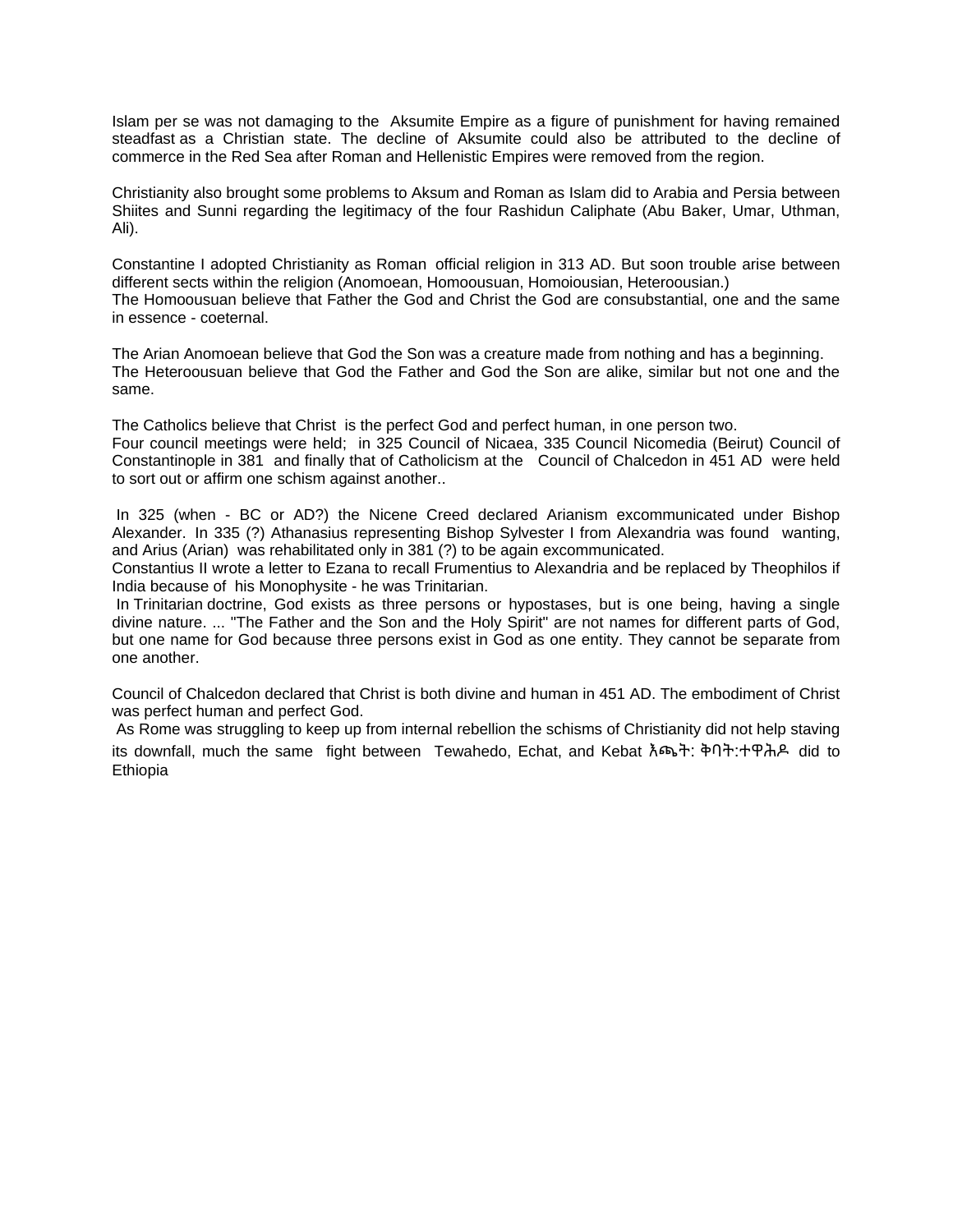| <b>Eighteenth Dynasty Pharaohs of Egypt</b>                                                                         |       |                                                                                                                          |                                                                                  |                                                                                                                                                                               |  |  |  |
|---------------------------------------------------------------------------------------------------------------------|-------|--------------------------------------------------------------------------------------------------------------------------|----------------------------------------------------------------------------------|-------------------------------------------------------------------------------------------------------------------------------------------------------------------------------|--|--|--|
| <b>Name</b>                                                                                                         | Image | <b>Sons/Daughters</b>                                                                                                    | <b>Comments</b>                                                                  | <b>Dates</b>                                                                                                                                                                  |  |  |  |
| Ahmose I,<br>Ahmosis I<br><b>Wives</b><br>Ahmose-Nefertari<br>Ahmose-<br>Henuttamehu<br>Ahmose-<br><b>Sitkamose</b> |       | Ahmose-Meritamun<br>Ahmose-Sitamun<br><b>Siamun</b><br>Ahmose-ankh<br>Amenhotep I<br>Ramose<br>possibly <b>Mutnofret</b> | Brother and successor<br>to Kamose, conquered north of<br>Egypt from the Hyksos. | Around 1550-<br>1525 BC;<br>Radiocarbon<br>date range for<br>the start of his<br>reign is 1570-<br>1544 BC, the<br>mean point of<br>which is 1557<br><b>BC<sup>[84]</sup></b> |  |  |  |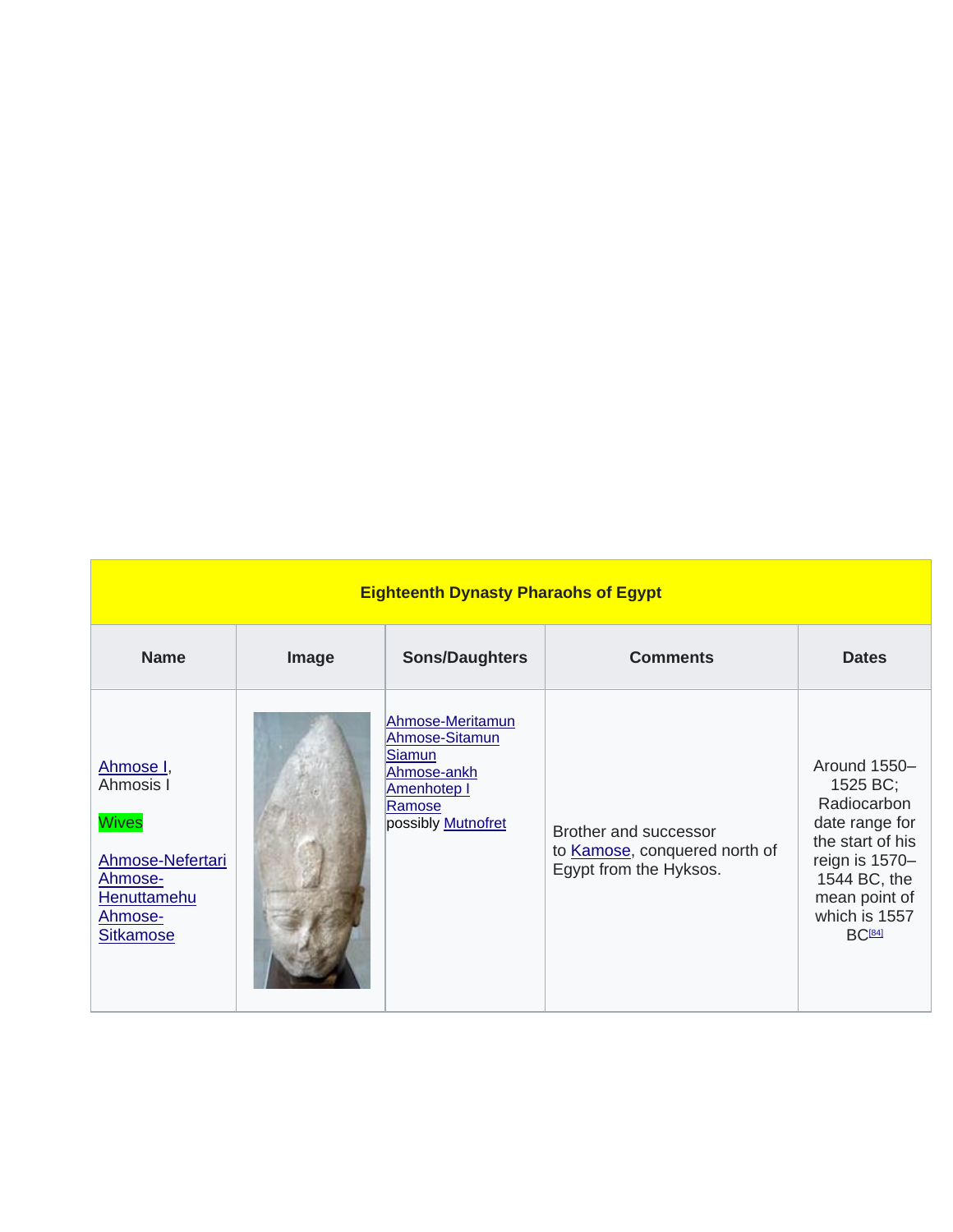| Amenhotep I<br><b>Wives</b><br>Ahmose-<br>Meritamon                          | Amenemhat (died<br>young),<br>possibly Ahmose                             | Son of Ahmose I.                                                                                                                                                                                                                                                                                                                                                                                                                   | 1541-1520 BC |
|------------------------------------------------------------------------------|---------------------------------------------------------------------------|------------------------------------------------------------------------------------------------------------------------------------------------------------------------------------------------------------------------------------------------------------------------------------------------------------------------------------------------------------------------------------------------------------------------------------|--------------|
| Thutmose I<br><b>Wives</b><br><b>Ahmose</b><br><b>Mutnofret</b>              | Thutmose II,<br>Hatshepsut,<br>Amenmose,<br>Wadjmose,<br><b>Nefrubity</b> | Father unknown, though<br>possibly Amenhotep I. His<br>mother is known to<br>be Senseneb. Expanded Egypt's<br>territorial extent during his reign.                                                                                                                                                                                                                                                                                 | 1520-1492 BC |
| Thutmose II<br><b>Wives</b><br><b>Hatshepsut</b><br><b>Iset</b>              | Thutmose III,<br><b>Neferure</b>                                          | Son of Thutmose I. Grandson<br>of <b>Amenhotep I</b> through his<br>mother, Mutnofret.                                                                                                                                                                                                                                                                                                                                             | 1492-1479 BC |
| <b>Maatkare</b><br><b>Hatshepsut</b><br><b>Husband</b><br><b>Thutmose II</b> | <b>Neferure</b>                                                           | The second known female ruler<br>of Egypt. May have ruled jointly<br>with her nephew Thutmose<br>III during the early part of her<br>reign. Famous for her expedition<br>to Punt documented on her<br>famous Mortuary Temple at Deir<br>el-Bahari. Built many temples<br>and monuments. Ruled during<br>the height of Egypt's power.<br>Was the daughter of <b>Thutmose</b><br>I and the Great Wife of her<br>brother Thutmose II. | 1479-1458 BC |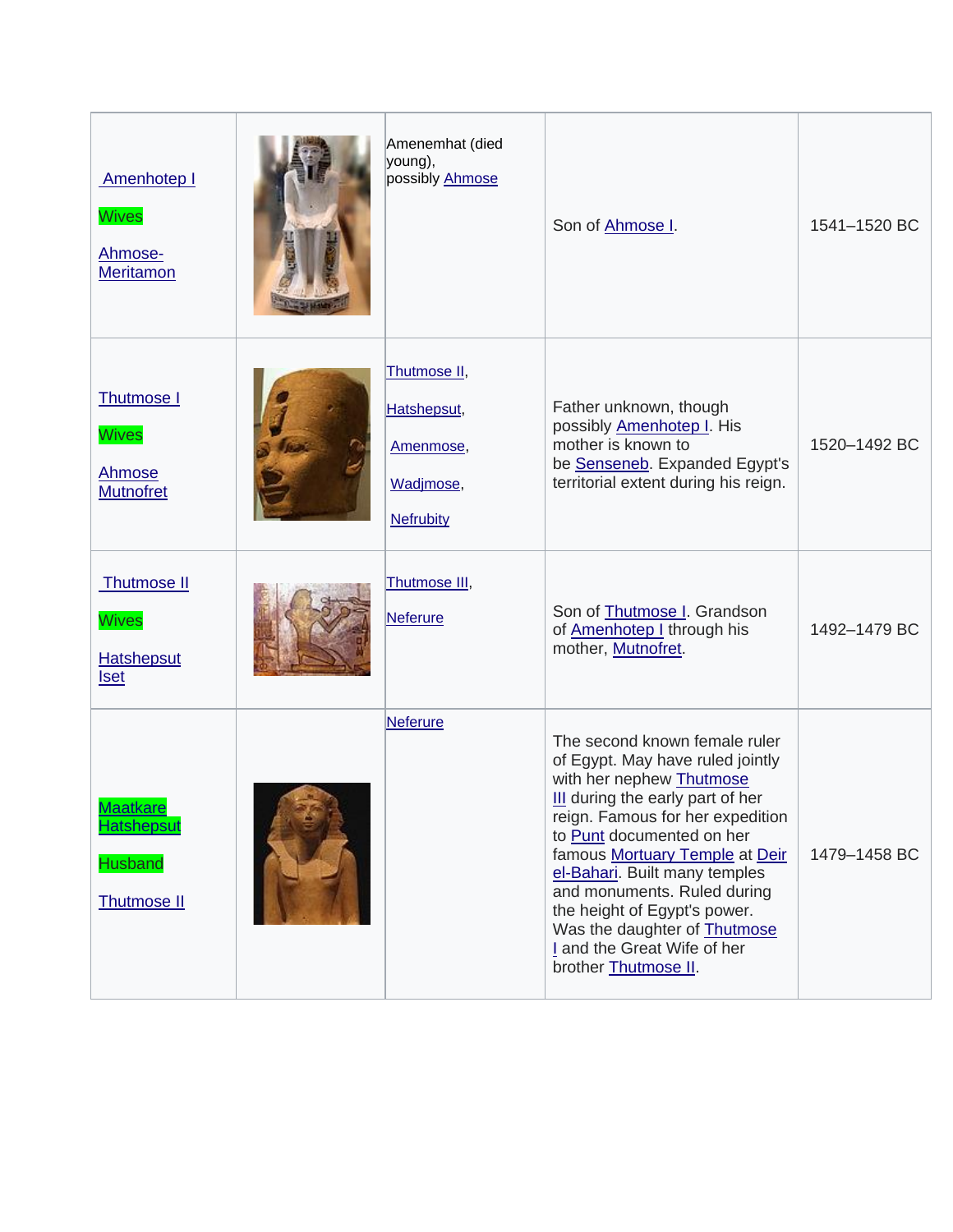| <b>Thutmose III</b><br><b>Wives</b><br><b>Satiah</b><br>Merytre-<br><b>Hatshepsut</b><br><b>Nebtu</b><br>Menhet, Menwi<br>and Merti                    | Amenemhat, Amenhote<br>p II,<br>Beketamun, Iset, Menk<br>heperre,<br>Meryetamun,<br>Meryetamun, Nebetiun<br>et, Nefertiri, Siamun <sup>i</sup> | Son of <b>Thutmose II</b> . May have<br>ruled jointly with <b>Hatshepsut</b> , his<br>aunt and step-mother, during the<br>early part of her reign. Famous<br>for his territorial expansion<br>into Levant and Nubia. Under his<br>reign, the Ancient Egyptian<br>Empire was at its greatest<br>extent. Ruled during the height<br>of Egypt's Power. Before the<br>end of his reign, he<br>obliterated <b>Hatshepsut's</b> name<br>and image from temples and<br>monuments. | 1458-1425 BC |
|--------------------------------------------------------------------------------------------------------------------------------------------------------|------------------------------------------------------------------------------------------------------------------------------------------------|----------------------------------------------------------------------------------------------------------------------------------------------------------------------------------------------------------------------------------------------------------------------------------------------------------------------------------------------------------------------------------------------------------------------------------------------------------------------------|--------------|
| <b>Amenhotep II</b><br><b>Wives</b><br><u>Tiaa</u>                                                                                                     | Thutmose IV,<br>Amenhotep,<br>Webensenu, Amenemo<br><u>pet,</u><br>Nedjem, Khaemwaset?<br>Aaheperkare?<br>Aakheperure? laret, Ah<br>mose (?    | Son of Thutmose III. Ruled<br>during the height of Egypt's<br>Power.                                                                                                                                                                                                                                                                                                                                                                                                       | 1425-1400 BC |
| <b>Thutmose IV</b><br><b>Wives</b><br><b>Nefertari</b><br><b>laret</b><br><b>Mutemwiya</b><br>Daughter<br>of <b>Artatama</b> I of<br>Mitanni           | Amenhotep III,<br>Siatum (?), Amenemhat<br>Tiaa, Amenemopet, Pet<br>epihu,<br><b>Tentamun</b>                                                  | Famous for his Dream Stele.<br>Son of Amenhotep II. Ruled<br>during the height of Egypt's<br>Power.                                                                                                                                                                                                                                                                                                                                                                        | 1400-1390 BC |
| <b>Amenhotep III</b><br>The Magnificent<br>King<br><b>Wives</b><br><b>Tiye</b><br>Gilukhipa of<br>Mitanni<br>Tadukhipa of<br>Mitanni<br><b>Sitamun</b> | Tiye<br>Gilukhepa<br><b>Tadukhepa</b><br>Sitamun<br><b>Iset</b><br>Nebetnehat?                                                                 | Father of <b>Akhenaten</b> and<br>grandfather of Tutankhamun.<br>Ruled Egypt at the height of its<br>power. Built many temples and<br>monuments, including his<br>enormous Mortuary Temple.<br>Was the son of Thutmose IV.                                                                                                                                                                                                                                                 | 1390-1352 BC |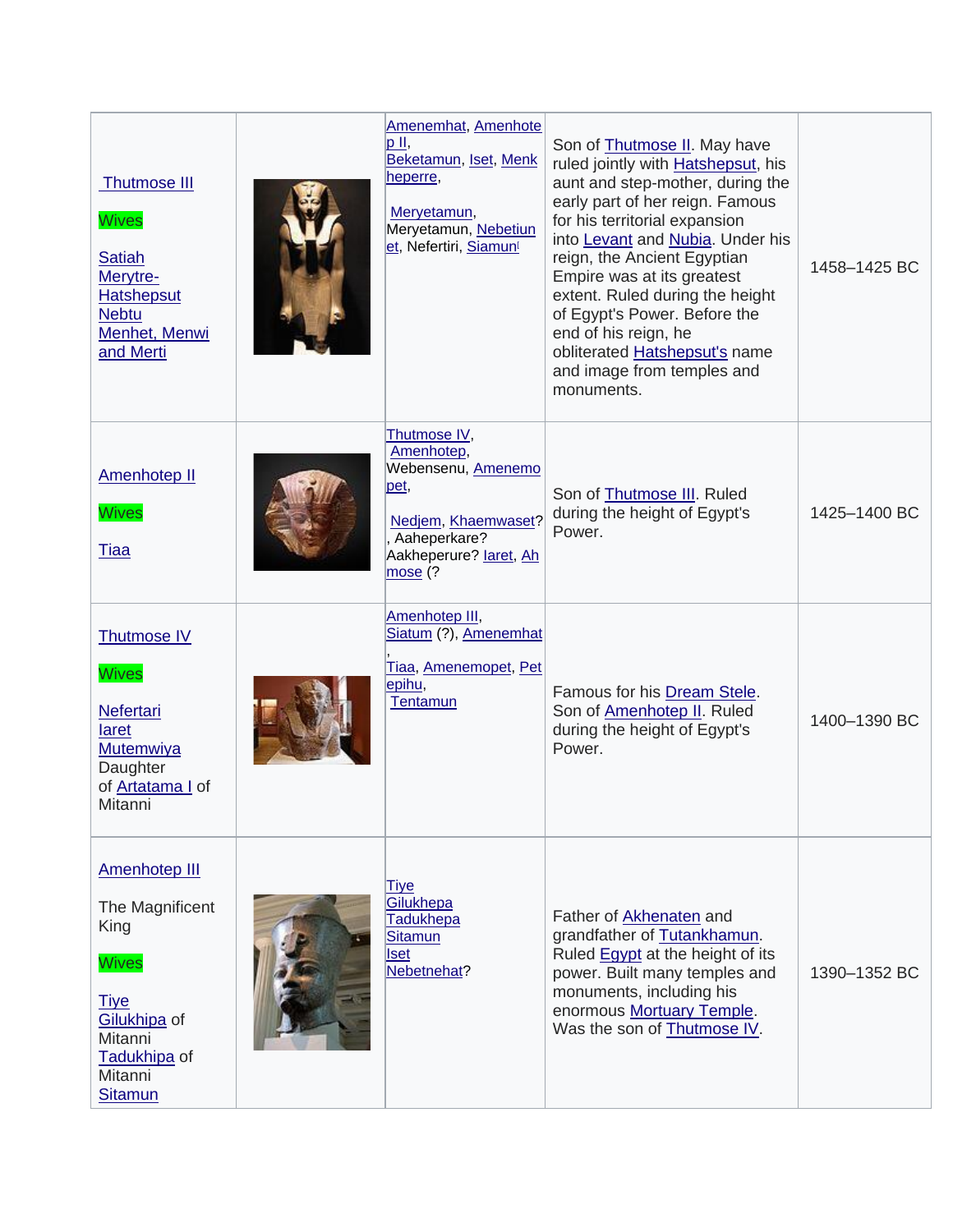| <u>Iset</u><br>Daughter<br>of Kurigalzu I of<br>Babylon <sup>111</sup><br>Daughter<br>of Kadashman-<br>Enlil of Babylon <sup>[11]</sup><br>Daughter<br>of Tarhundaradu<br>of Arzawa[11]<br>Daughter of the<br>ruler of Ammia[11]                                                                            |                                                                                                                                                            |                                                                                                                                                                                                                                                                                                                                                                                                                                                                                 |              |
|-------------------------------------------------------------------------------------------------------------------------------------------------------------------------------------------------------------------------------------------------------------------------------------------------------------|------------------------------------------------------------------------------------------------------------------------------------------------------------|---------------------------------------------------------------------------------------------------------------------------------------------------------------------------------------------------------------------------------------------------------------------------------------------------------------------------------------------------------------------------------------------------------------------------------------------------------------------------------|--------------|
| Amenhotep<br><b>IV/Akhenaten</b><br><b>Wives</b><br><b>Nefertiti</b><br><b>Kiya</b><br>Tadukhipa of<br>Mitanni<br>Daughter<br>of <b>Satiya</b> , ruler<br>of Enišasi <sup>[11]</sup><br>Meritaten?<br>Meketaten?<br>Ankhesenamun<br>Daughter<br>of Burna-Buriash<br>$II,$ King of<br>Babylon <sup>111</sup> | Akhenaten<br><b>Thutmose</b><br><b>Sitamun</b><br><b>Iset</b><br><b>Henuttaneb</b><br><b>Nebetah</b><br>Smenkhkare?<br>'The Younger Lady"<br>Beketaten (?) | Founder of the Amarna Period in<br>which he changed the state<br>religion from<br>the polytheistic Ancient Egyptian<br>religion to<br>the <b>Monotheistic</b> Atenism,<br>centered around the worship of<br>the Aten, an image of the sun<br>disc. He moved the capital<br>to Akhetaten. Was the second<br>son of Amenhotep III. He<br>changed his name from<br>Amenhotep (Amun is pleased) to<br>Akhenaten (Effective for<br>the Aten) to reflect his religion<br>change.      | 1352-1336 BC |
| <b>Smenkhkare</b><br><b>Wives</b><br><b>Meritaten</b>                                                                                                                                                                                                                                                       |                                                                                                                                                            | Ruled jointly<br>with <b>Akhenaten</b> during the later<br>years of his reign. Unknown if<br>Smenkhare ever ruled in his own<br>right. Identity and even the<br>gender of Smenkhare is<br>uncertain. Some suggest he<br>may have been the son of<br>Akhenaten, possibly the same<br>person as Tutankhamun; others<br>speculate Smenkhare may have<br>been Nefertiti or Meritaten. May<br>have been succeeded by or<br>identical with a female Pharaoh<br>named Neferneferuaten. | 1335-1334 BC |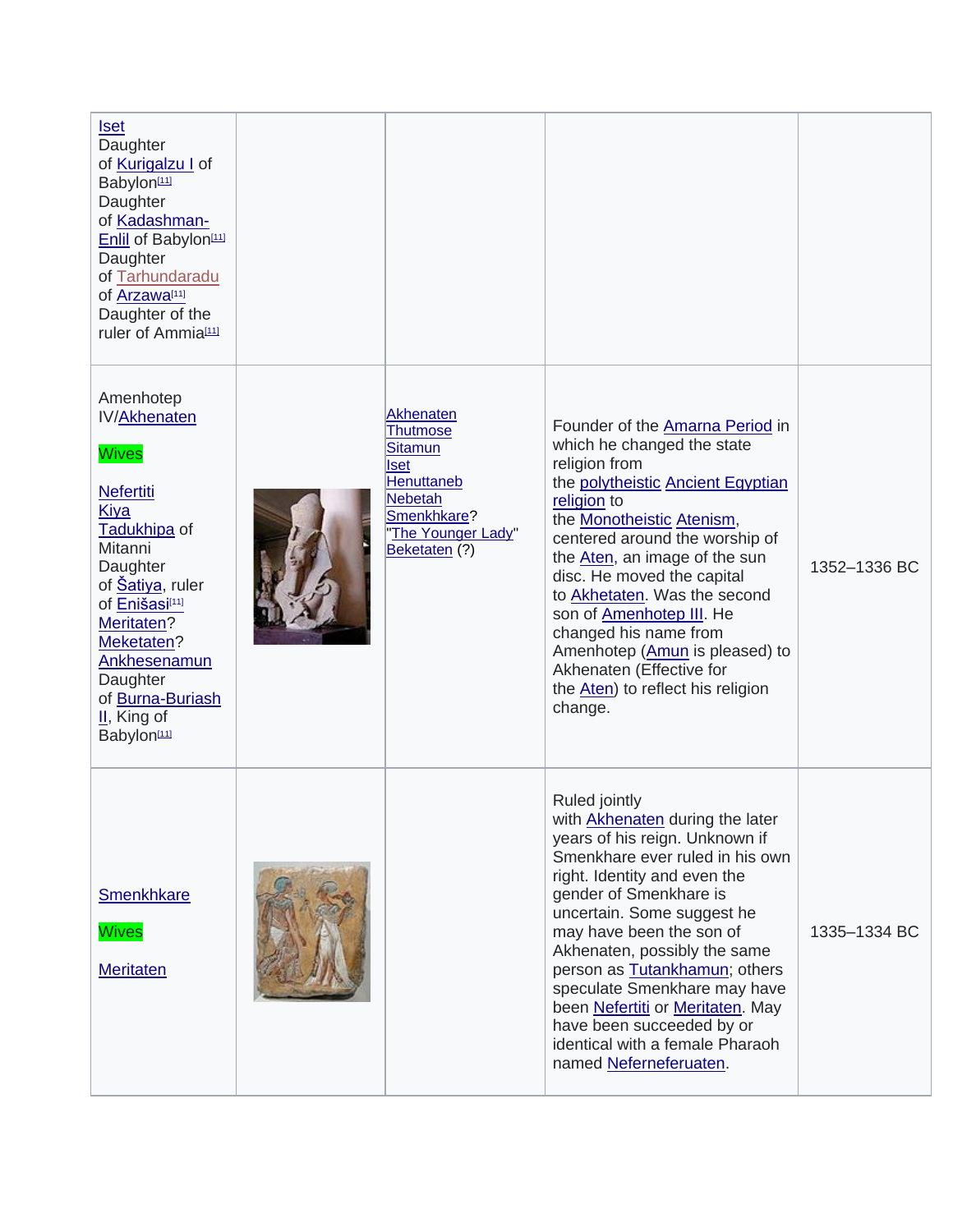| Ankhkheperure-<br>mery-<br>Neferkheperure/N<br>eferneferuaten |                                                                                                                                                                                       | A female Pharaoh, possibly the<br>same ruler as Smenkhkare.<br>Archaeological evidence relates<br>to a woman who reigned as<br>pharaoh toward the end of<br>the <b>Amarna Period</b> . It is likely<br>she was Nefertiti.                                                                                                                                                                                                                                                                                                                                                                                                              | 1334-1332 BC |
|---------------------------------------------------------------|---------------------------------------------------------------------------------------------------------------------------------------------------------------------------------------|----------------------------------------------------------------------------------------------------------------------------------------------------------------------------------------------------------------------------------------------------------------------------------------------------------------------------------------------------------------------------------------------------------------------------------------------------------------------------------------------------------------------------------------------------------------------------------------------------------------------------------------|--------------|
| Tutankhaten/Tuta<br>nkhamun<br><b>Wives</b><br>Ankhesenamun   | Smenkhkare?<br><b>Meritaten</b><br>Meketaten<br>Ankhesenamun<br>Neferneferuaten<br><b>Tasherit</b><br>Neferneferure<br>Setepenre<br><b>Tutankhamun</b><br>Ankhesenpaaten<br>Tasherit? | Commonly believed to be the<br>son of <b>Akhenaten</b> , most likely<br>reinstated the polytheistic<br><b>Ancient Egyptian religion.</b> His<br>name change from Tutankhaten<br>to Tutankhamun reflects the<br>change in religion from<br>the <b>Monotheistic Atenism</b> to the<br>classic religion, of<br>which Amun is a major deity. He<br>is thought to have taken the<br>throne at around age eight or<br>nine and to have died around<br>age eighteen or nineteen, giving<br>him the nickname "The Boy<br>King." Although he was a weak<br>leader, Tutankhamun became<br>famous due to his decorated<br>tomb, also called KV62. | 1332-1324 BC |
| <u>Ay</u> (II)                                                |                                                                                                                                                                                       | <b>Was Grand Vizier</b><br>to Tutankhamun and an<br>important official during the<br>reigns<br>of Akhenaten and Smenkhkare.<br>Possibly the brother of Tiye,<br>Great Wife of <b>Amenhotep III</b> ,<br>and also possibly father<br>of Nefertiti, Great Wife of<br>Akhenaten. Believed to have<br>been born into nobility, but not<br>royalty. Succeeded<br>Tutankhamun due to his lack of<br>an heir.                                                                                                                                                                                                                                 | 1324-1320 BC |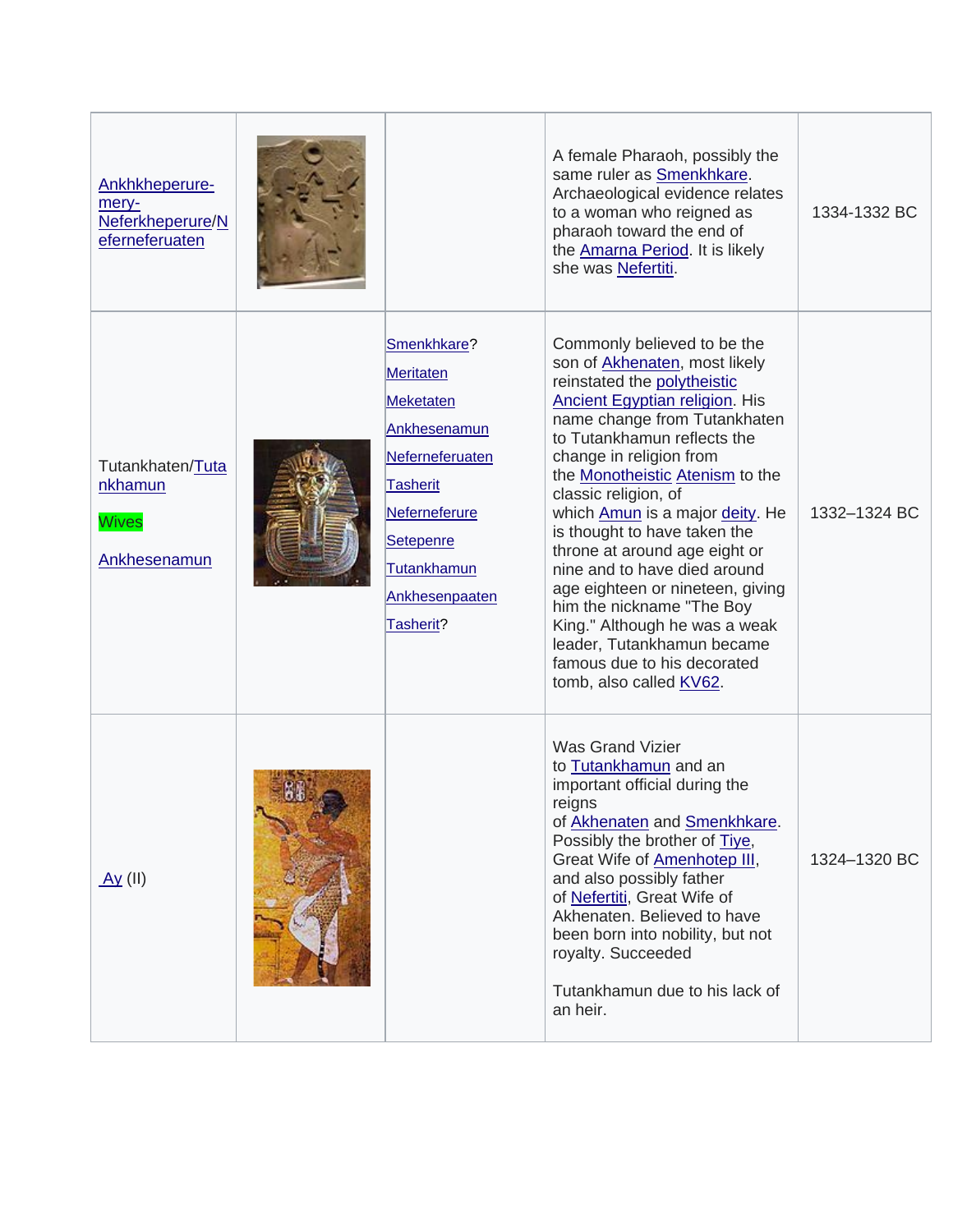| Horemheb | Born a Commoner, Was a<br>General during the <b>Amarna</b><br>Period. Obliterated Images of<br>the Amarna Pharaohs and<br>destroyed and vandalized<br>buildings and monuments<br>associated with them.<br>Succeeded Ay despite Nakhtmin<br>being the intended heir. | 1320-1292 BC |
|----------|---------------------------------------------------------------------------------------------------------------------------------------------------------------------------------------------------------------------------------------------------------------------|--------------|
|----------|---------------------------------------------------------------------------------------------------------------------------------------------------------------------------------------------------------------------------------------------------------------------|--------------|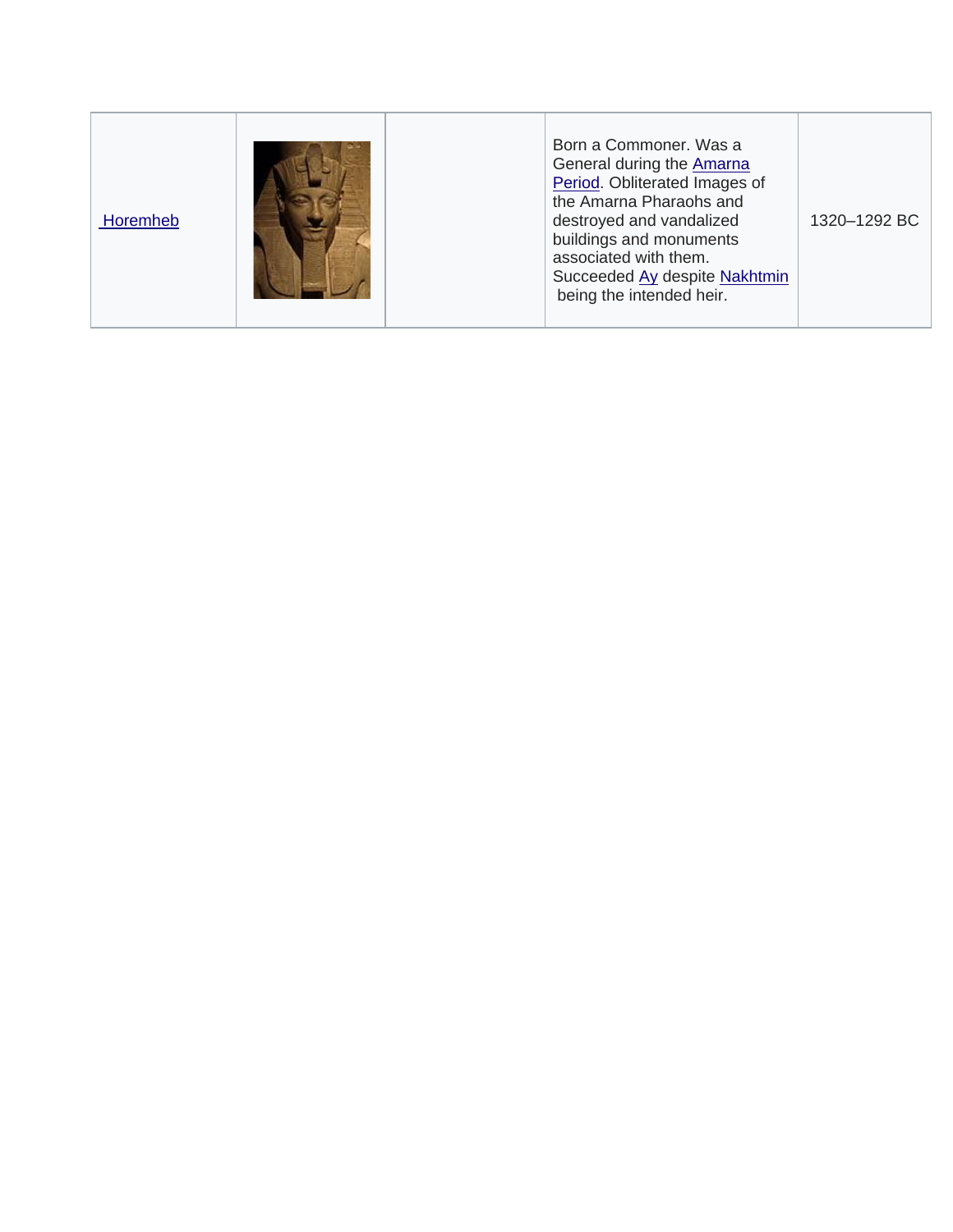|                                     |                                                                                                       | <b>Twenty Seventh Dynasty</b>                                                                                                                                                  |                                                                         |                                                                                                     |
|-------------------------------------|-------------------------------------------------------------------------------------------------------|--------------------------------------------------------------------------------------------------------------------------------------------------------------------------------|-------------------------------------------------------------------------|-----------------------------------------------------------------------------------------------------|
| Pharoahs                            | <b>WIVES</b>                                                                                          | <b>Comments</b>                                                                                                                                                                | <b>Date</b>                                                             | Sons/Daughters                                                                                      |
| <b>Alexander III</b><br>of Macedon, | Parysatis II, of,<br>Cleophis,<br>Stateira II,<br>Roxana<br>He was also<br>believed to be<br>Bisexual | Philip II of Macedon<br>Olympias,<br>commonly known as<br>Alexander the Great, was a<br>king of the ancient Greek<br>kingdom of Macedon and a<br>member of the Arge            | Born: July 21,<br>357 BC, Pella<br>Died: June<br>11, 324<br>BC, Babylon | Alexander IV of<br>Macedon,<br><b>Heracles of Macedon</b>                                           |
| Ptolemy I<br><b>Soter</b>           | Artakama<br>Eurydice<br><b>Berenice I</b>                                                             | Abdicated in 285 BC; died in<br>283 BC<br>He was also suspect to be<br>the son of Phillip II from his<br>concubine, but a wife of his<br>Field<br>Marshall<br>General<br>Lagus | 305-285 BC                                                              | With Thaïs (mistress):<br>Lagus<br>Leontiscus<br>Eirene                                             |
|                                     |                                                                                                       |                                                                                                                                                                                |                                                                         | With Eurydice:<br><b>Ptolemy Keraunos</b><br>Meleager<br>Unknown third son<br>Ptolemais<br>Lysandra |
| <b>Berenice I</b>                   |                                                                                                       | Wife of Ptolemy I                                                                                                                                                              | Unknown-<br>285 BC                                                      | Arsinoe II<br>Ptolemy II Philadelphus<br>Philotera                                                  |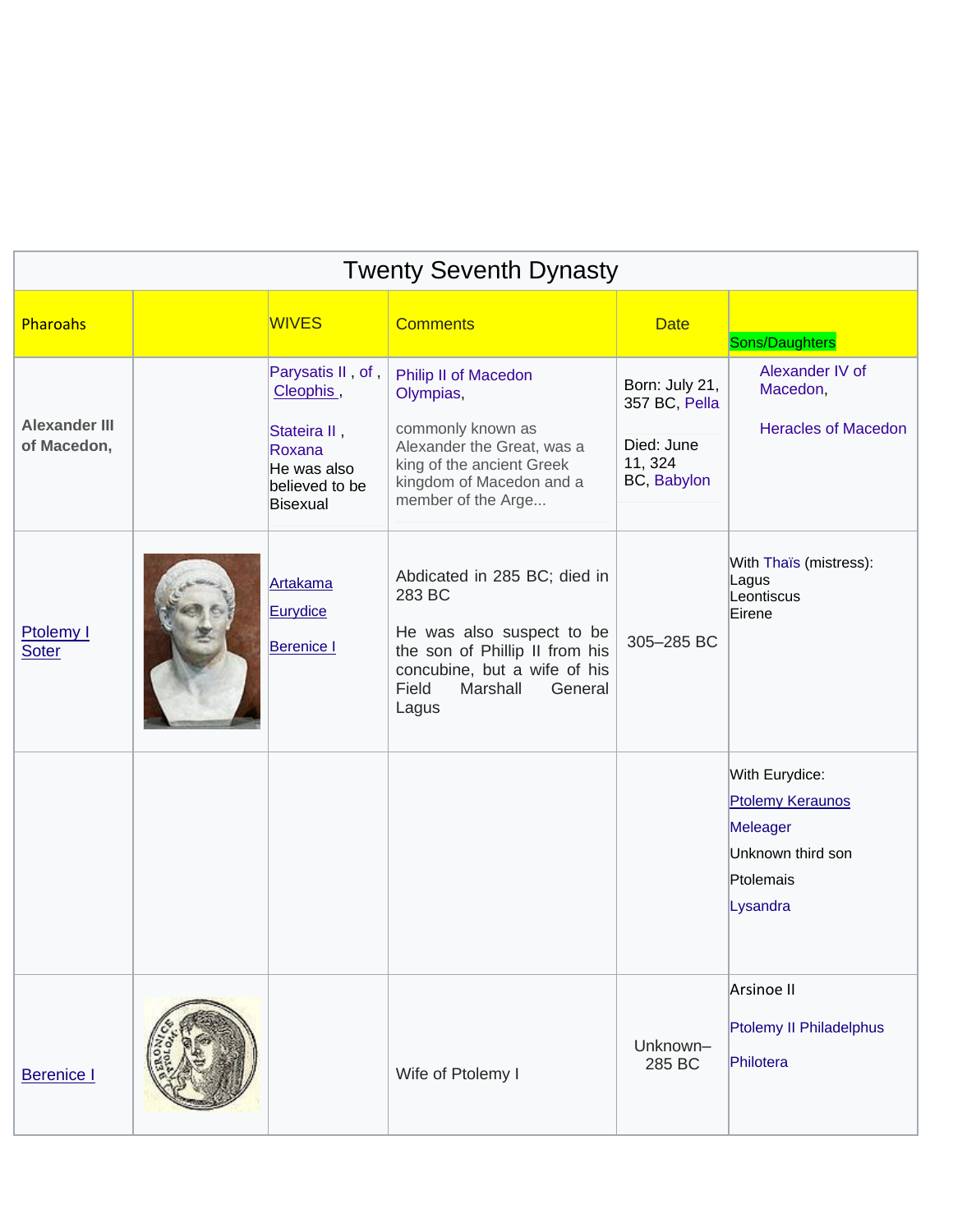| Ptolemy II<br>Philadelphos        | <b>Arsinoe I</b><br><b>Arsinoe II</b> | Reigned for 39 years <sup>[97]</sup>                | 288-246 BC                   |                                                              |
|-----------------------------------|---------------------------------------|-----------------------------------------------------|------------------------------|--------------------------------------------------------------|
| <b>Arsinoe I</b>                  |                                       | Wife of Ptolemy II                                  | 284/281-<br>around 274<br>BC |                                                              |
| <b>Arsinoe II</b>                 |                                       | Wife of Ptolemy II                                  | 277-270 BC                   |                                                              |
| <b>Ptolemy III</b><br>Euergetes I | <b>Berenice II</b>                    | Reigned for 24 years <sup>[98]</sup>                | 246-222 BC                   | Ptolemy IV,<br>Arsinoe III,<br>Alexander,<br>Magas, Berenice |
| <b>Berenice II</b>                |                                       | Wife of Ptolemy III. Was $244/243-222$<br>Murdered. | BC                           |                                                              |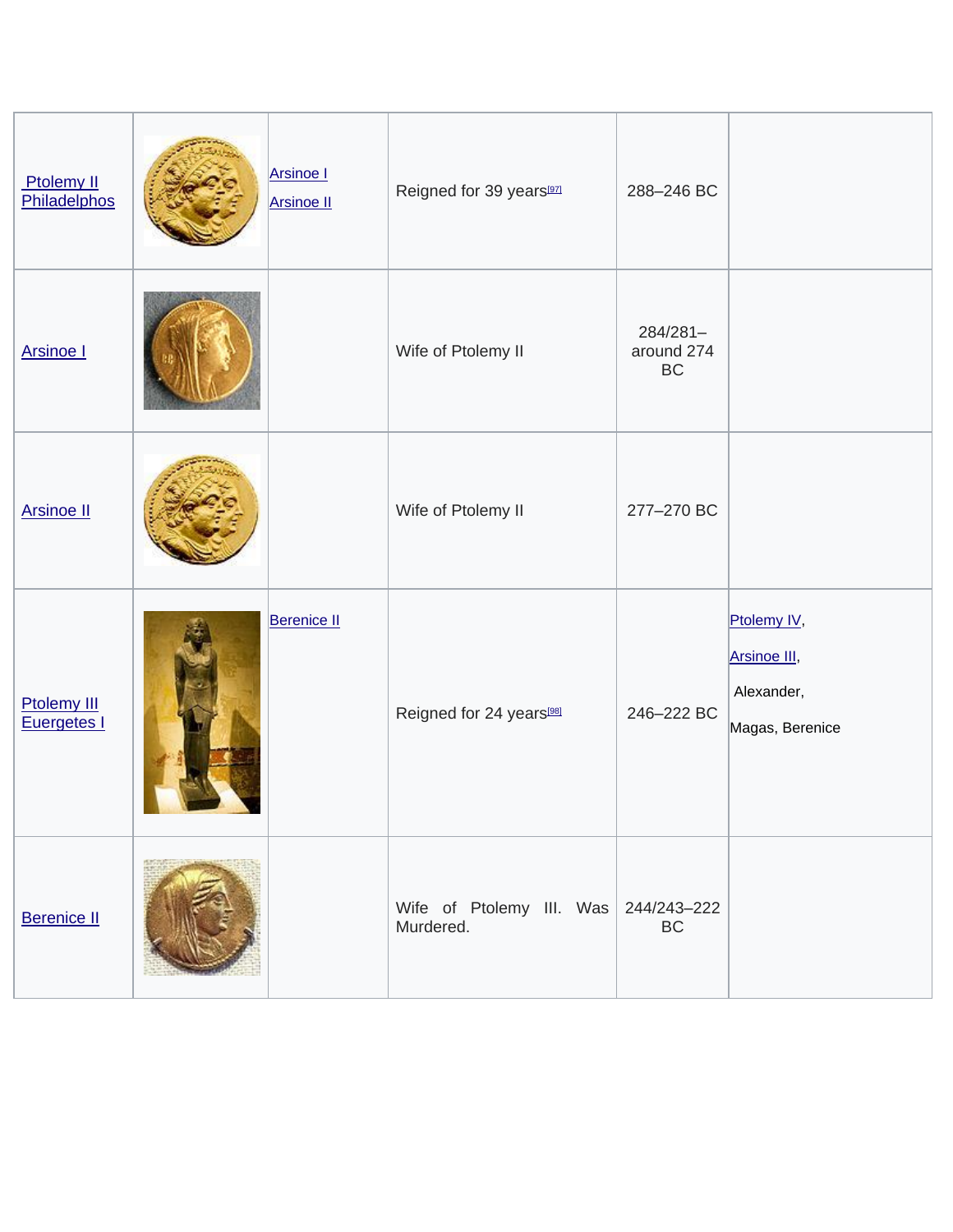| <b>Ptolemy IV</b><br>Philopator      |              | <b>Arsinoe III</b>       | Died<br>in<br>unclear<br>circumstances, possibly by<br>fire in the palace or murder. | 222-204 BC | Ptolemy V                                                                                                |
|--------------------------------------|--------------|--------------------------|--------------------------------------------------------------------------------------|------------|----------------------------------------------------------------------------------------------------------|
| <b>Arsinoe III</b>                   |              |                          | Wife of Ptolemy IV. Was<br>Murdered.                                                 | 220-204 BC |                                                                                                          |
| Hugronaphor                          |              |                          | Revolutionary pharaoh in the<br>South                                                | 205-199 BC |                                                                                                          |
| <b>Ankhmakis</b>                     |              |                          | Revolutionary pharaoh in the<br>South                                                | 199-185 BC |                                                                                                          |
| <b>Ptolemy V</b><br><b>Epiphanes</b> |              | Cleopatra I              | Upper Egypt in revolt 207-<br>186 BC                                                 | 204-180 BC | <b>Ptolemy VI</b><br><b>Ptolemy VIII</b><br>Cleopatra II                                                 |
| Cleopatra I                          | <b>STAGE</b> |                          | Wife of Ptolemy V, co-regent<br>with Ptolemy VI during his<br>minority               | 193-176 BC |                                                                                                          |
| <b>Ptolemy VI</b><br>Philometor      |              | Cleopatra II of<br>Egypt | Died 145 BC                                                                          | 180-164 BC | <b>Ptolemy Eupator</b><br><b>Ptolemy VII</b><br>Cleopatra Thea<br>Berenice (?)<br>Cleopatra III of Egypt |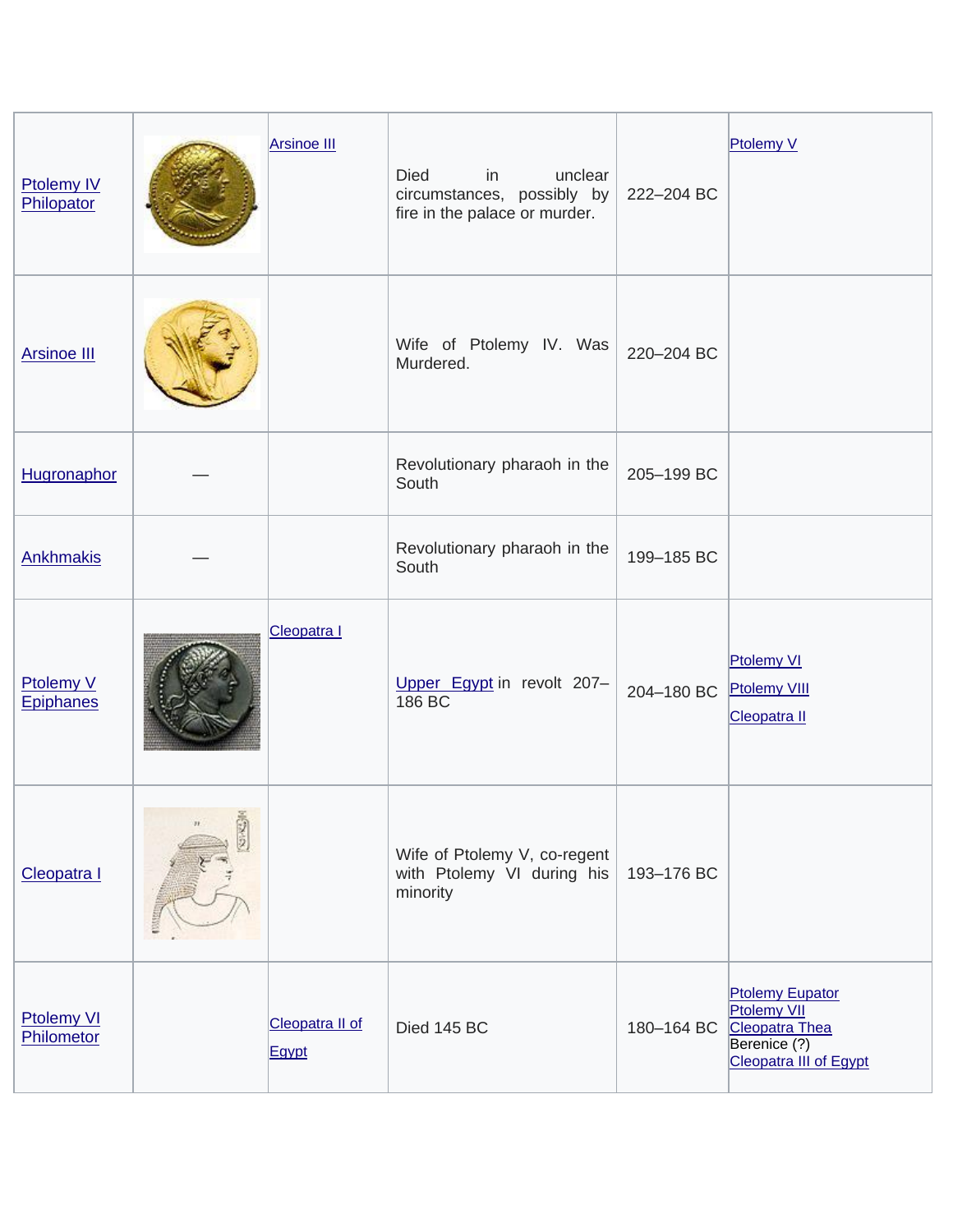| Cleopatra II                          | 1840 [三<br>뵦 |                                                                     | Wife of Ptolemy VI                                                                                                                                     | 175-164 BC |                                                                                                                                                                                                        |
|---------------------------------------|--------------|---------------------------------------------------------------------|--------------------------------------------------------------------------------------------------------------------------------------------------------|------------|--------------------------------------------------------------------------------------------------------------------------------------------------------------------------------------------------------|
| Ptolemy<br><b>VIII</b> Euergetes<br>Ш |              | Cleopatra II of<br>Egypt<br>Cleopatra III of<br>Egypt<br>Eirene(?): | Proclaimed<br>king<br>by Alexandrians in 170 BC;<br>ruled jointly with Ptolemy VI<br>Philometor and Cleopatra<br>Il from 169 to 164 BC. Died<br>116 BC | 171-163 BC | By Cleopatra II:<br>Ptolemy Memphites<br>By Cleopatra III:<br>Ptolemy IX Lathyros<br>Ptolemy X Alexander I<br>Cleopatra IV<br>Tryphaena<br>Cleopatra Selene I<br>By Eirene(?):<br><b>Ptolemy Apion</b> |
| <b>Ptolemy VI</b><br>Philometor       |              |                                                                     | <b>Egypt</b> under the control of<br>Ptolemy VIII 164 BC-163<br>BC; Ptolemy VI restored 163<br><b>BC</b>                                               | 163-145 BC |                                                                                                                                                                                                        |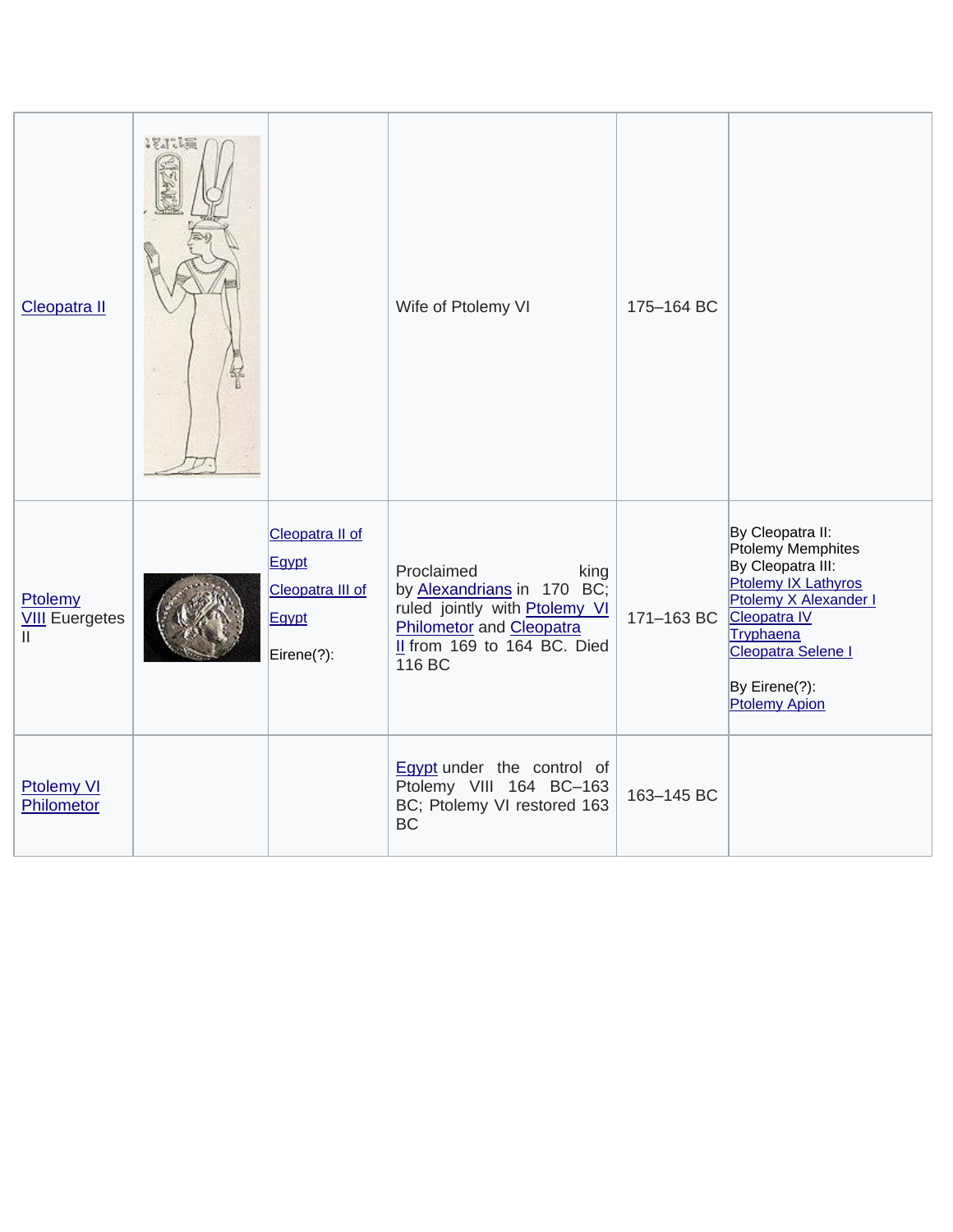| Cleopatra II                             | 1870 课<br>铽                        | Married Ptolemy VIII; led<br>revolt against him in 131 BC<br>and became sole ruler<br>of Egypt.        | 163-127 BC |  |
|------------------------------------------|------------------------------------|--------------------------------------------------------------------------------------------------------|------------|--|
| Ptolemy<br><b>VII</b> Neos<br>Philopator | Com of Plokeny VII Ness Philopator | Proclaimed co-ruler by his<br>father; later ruled under<br>mother<br>regency of<br>his<br>Cleopatra II | 145-144 BC |  |
| Ptolemy<br><b>VIII</b> Euergetes         |                                    | Restored                                                                                               | 145-131 BC |  |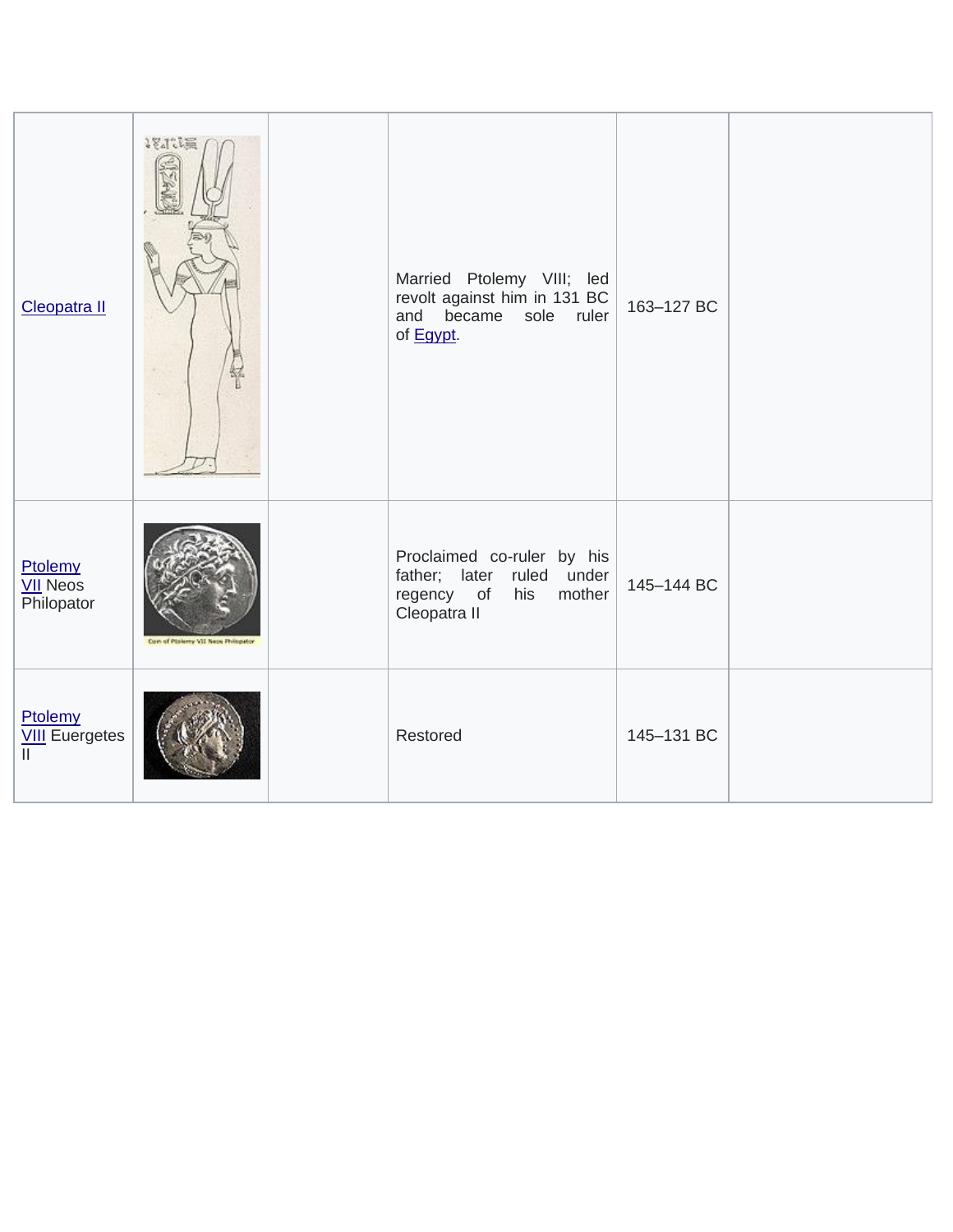| Cleopatra III                    | <b>Karl</b> | Second wife of Ptolemy VIII.<br>Was murdered by her own<br>son Ptolemy X. | 142-131 BC |  |
|----------------------------------|-------------|---------------------------------------------------------------------------|------------|--|
| Ptolemy<br><b>Memphitis</b>      |             | Proclaimed<br>King<br>by<br>Cleopatra II; soon killed by<br>Ptolemy VIII  | 131 BC     |  |
| <b>Harsiesi</b>                  |             | Revolutionary pharaoh in the<br>South                                     | 131-130 BC |  |
| Ptolemy<br><b>VIII</b> Euergetes |             | Restored                                                                  | 127-116 BC |  |
| Cleopatra III                    | Karl 1      | Restored with Ptolemy VIII;<br>later co-regent with Ptolemy<br>IX and X.  | 127-107 BC |  |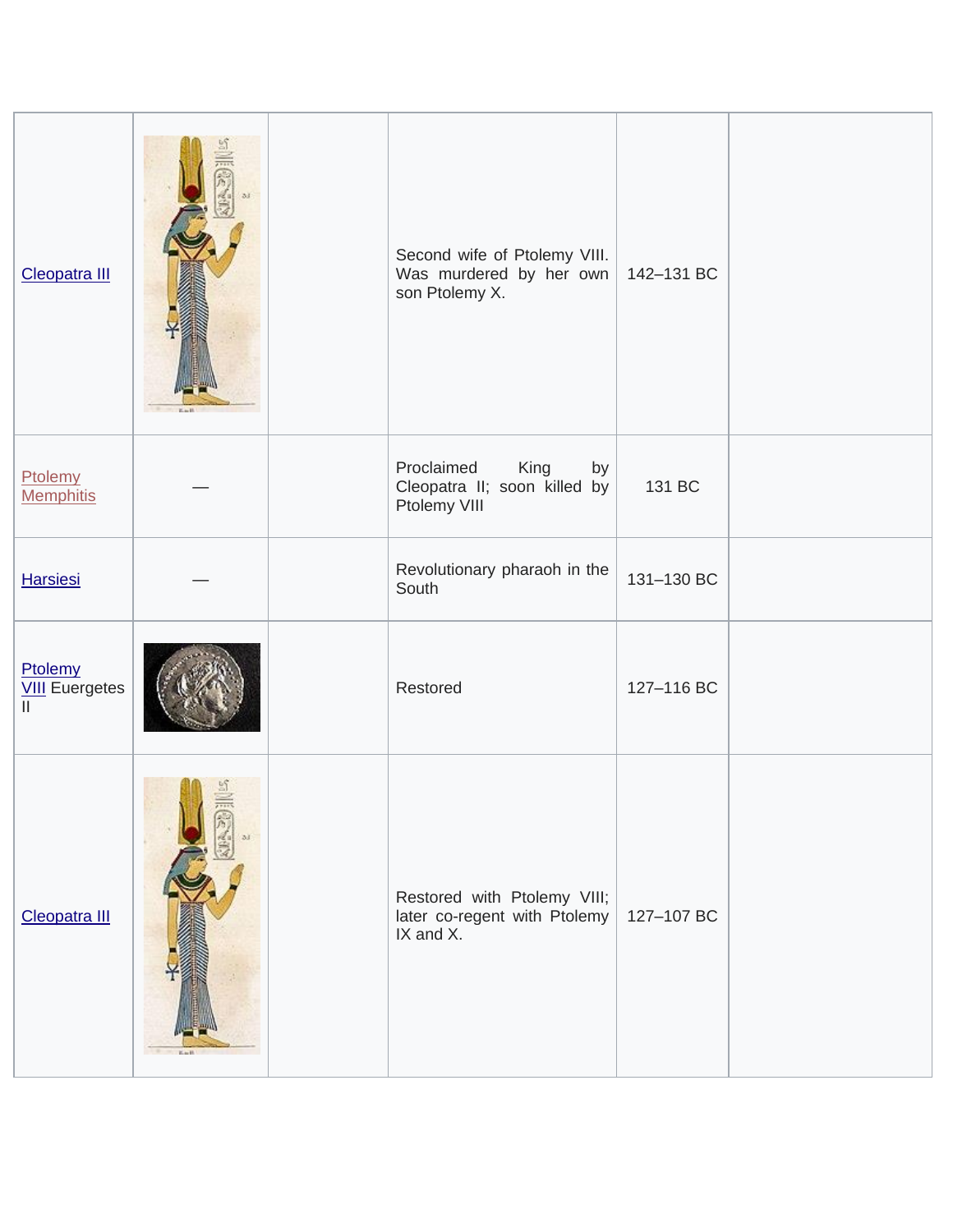| Cleopatra II               | 184.1篇 |                                  | Reconciled with Ptolemy VIII;<br>co-ruled with Cleopatra III<br>and Ptolemy until 116.             | 124-116 BC |                                                                                                                                                |
|----------------------------|--------|----------------------------------|----------------------------------------------------------------------------------------------------|------------|------------------------------------------------------------------------------------------------------------------------------------------------|
| Ptolemy<br>IX Soter II     |        | Cleopatra IV<br>Cleopatra Selene | Died 80 BC                                                                                         | 116-110 BC | By Cleopatra Selene:<br>Two legitimate sons<br>Berenice III<br>By unknown consorts:<br>Ptolemy XII<br>Ptolemy of Cyprus<br>perhaps Cleopatra V |
| Cleopatra IV               |        |                                  | Briefly married to Ptolemy IX,<br>but was pushed out by<br>III.<br>Cleopatra<br>Later<br>murdered. | 116-115 BC |                                                                                                                                                |
| Ptolemy<br>$X$ Alexander I |        |                                  | Died 88 BC                                                                                         | 110-109 BC |                                                                                                                                                |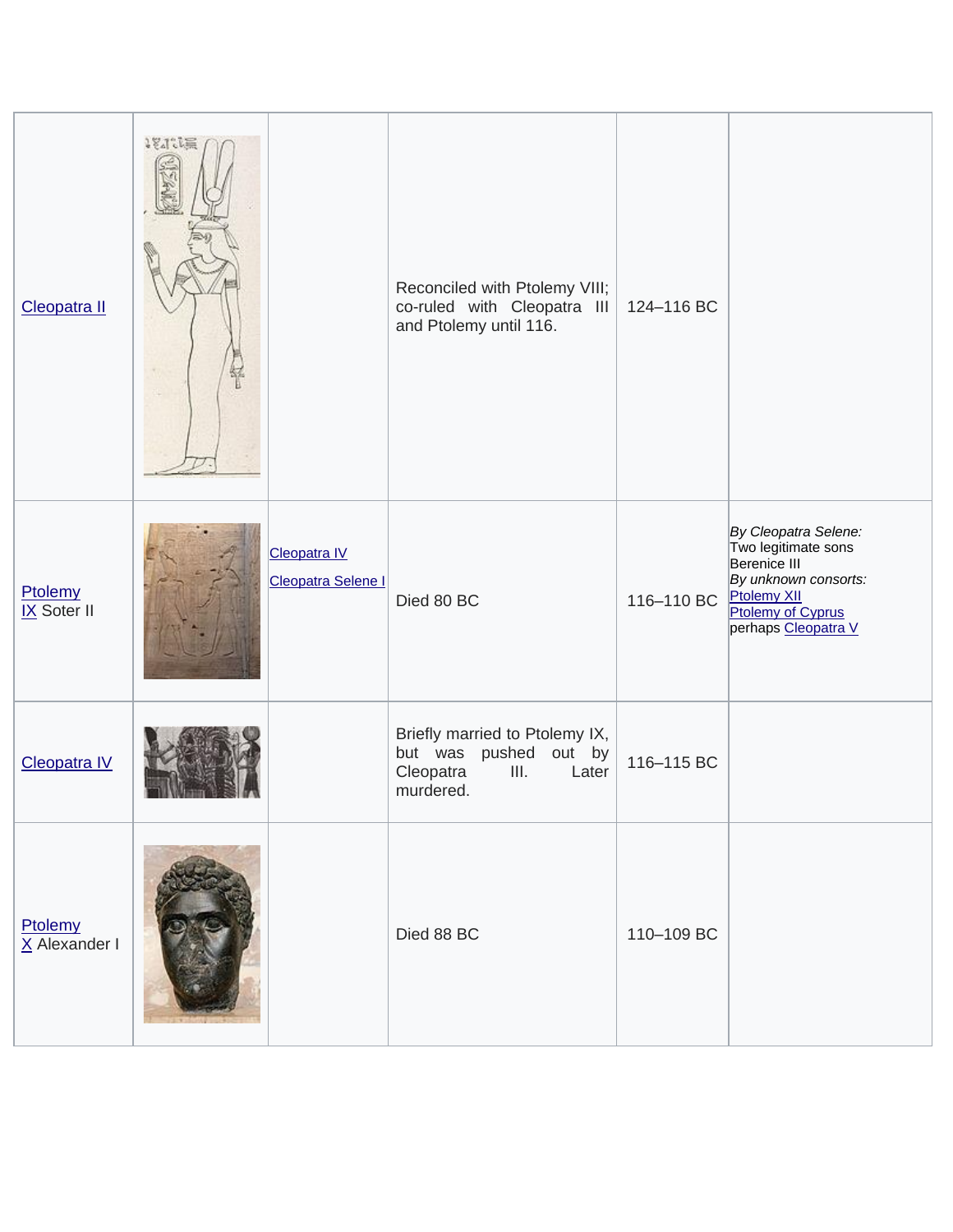| <b>Berenice III</b>                                 | Ptolemy X<br><b>Ptolemy XI</b><br><b>Alexander II</b> | Forced to marry Ptolemy XI;<br>murdered on his orders 19<br>days later                                                                                | 81-80 BC | <b>Cleopatra V of Egypt</b>                                                                                                                                            |
|-----------------------------------------------------|-------------------------------------------------------|-------------------------------------------------------------------------------------------------------------------------------------------------------|----------|------------------------------------------------------------------------------------------------------------------------------------------------------------------------|
| Ptolemy<br>XI Alexander<br>II.                      |                                                       | Young son of Ptolemy X<br>Alexander; installed by <b>Sulla</b> ;<br>ruled for 80 days before<br>being lynched by citizens for<br>killing Berenice III | 80 BC    |                                                                                                                                                                        |
| Ptolemy<br><b>XII Neos</b><br>Dionysos<br>(Auletes) | Cleopatra<br>$V$ (sister)                             | Son of Ptolemy IX; died 51<br><b>BC</b>                                                                                                               | 80-58 BC | <b>Cleopatra VI of Egypt</b><br>(possibly)<br>Berenice IV of Egypt<br><b>Cleopatra VII</b><br><b>Arsinoe IV</b><br>Ptolemy XIII Theos Philopator<br><b>Ptolemy XIV</b> |
| Cleopatra<br>V Tryphaena                            |                                                       | Wife of Ptolemy XII, mother<br>of Berenice IV                                                                                                         | 79-68 BC |                                                                                                                                                                        |
| <b>Cleopatra VI</b>                                 | Ptolemy XII<br>(brother or<br>cousin)                 | Daughter of Ptolemy XII                                                                                                                               | 58-57 BC | Known:<br>Berenice IV<br>Probably:<br>Cleopatra VII<br>Possibly:<br>Cleopatra Tryphaena<br><b>Arsinoe IV</b><br>Ptolemy XIII<br><b>Ptolemy XIV</b>                     |
| <b>Berenice IV</b>                                  |                                                       | Daughter of Ptolemy XII;<br>forced to marry Seleucus<br>Kybiosaktes, but had him<br>strangled. Joint rule with<br>Cleopatra VI until 57 BC.           | 58-55 BC |                                                                                                                                                                        |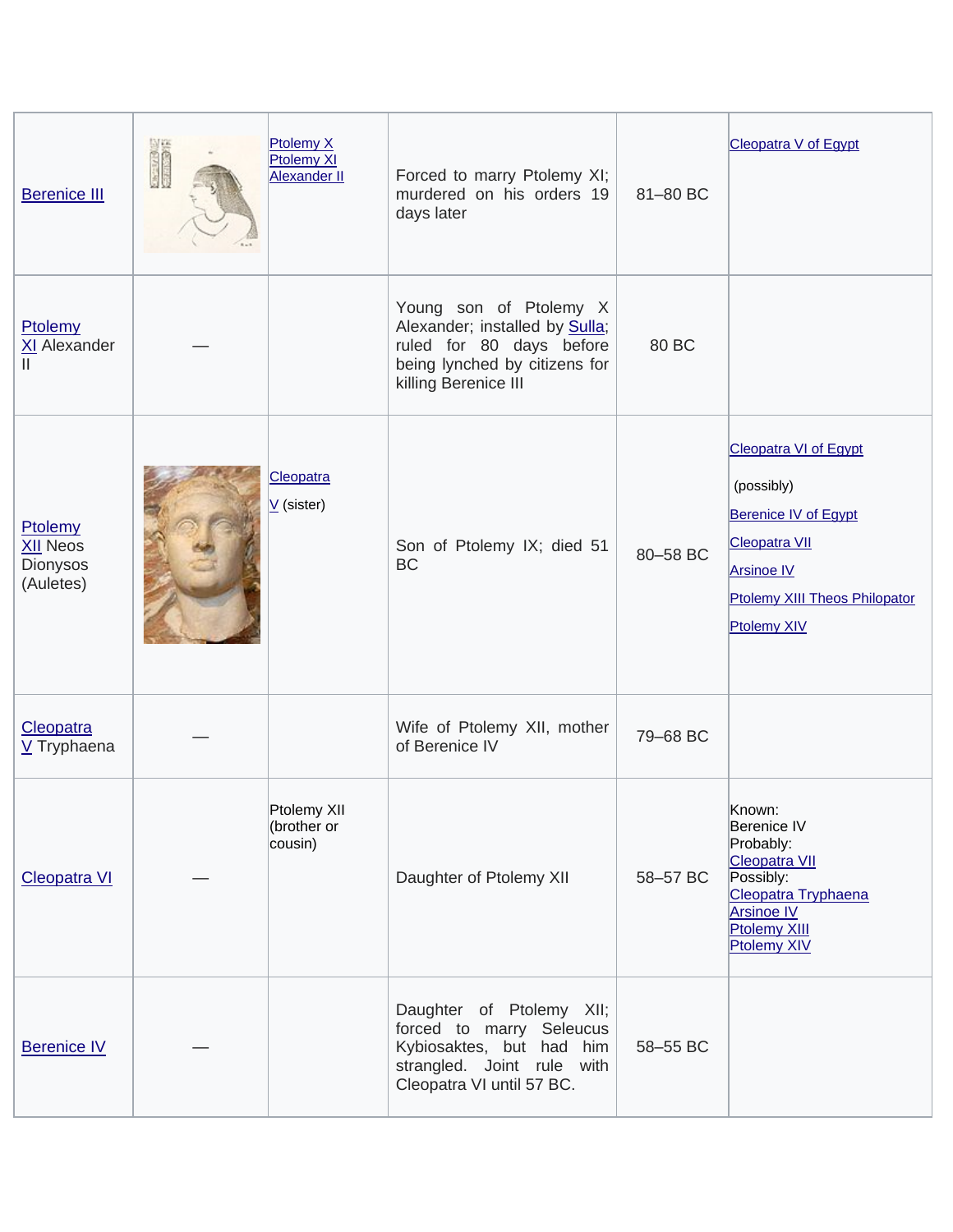| Ptolemy<br><b>XII Neos</b><br>Dionysos |                                                                                                           |                                                                                                      | Restored; reigned briefly with<br>his daughter Cleopatra VII<br>before his death                                                                                                                                                                                                        | 55-51 BC |                                                                                     |
|----------------------------------------|-----------------------------------------------------------------------------------------------------------|------------------------------------------------------------------------------------------------------|-----------------------------------------------------------------------------------------------------------------------------------------------------------------------------------------------------------------------------------------------------------------------------------------|----------|-------------------------------------------------------------------------------------|
| <b>Cleopatra VII</b>                   |                                                                                                           | <b>Ptolemy XIII</b><br><b>Theos Philopator</b><br>Ptolemy XIV<br><b>Mark Antony</b><br>Julius Caesar | Jointly<br>with her father<br>Ptolemy XII, her brother<br>Ptolemy XIII, her brother-<br>husband Ptolemy XIV, and<br>her son Ptolemy XV; in<br>modern usage, the stand-<br>alone use of Cleopatra with<br>no ordinal number usually<br>refers to Cleopatra<br>VII.<br>Committed suicide. | 51-30 BC | Caesarion<br><b>Alexander Helios</b><br>Cleopatra Selene II<br>Ptolemy Philadelphus |
| <b>Ptolemy XIII</b>                    | District In Some De<br>scenari en Roi Vilagger<br>Tarnier Roi Vilagger<br>sui Vin Alisakon chonga tarneet | <b>Cleopatra VII</b>                                                                                 | <b>Brother of Cleopatra VII</b>                                                                                                                                                                                                                                                         | 51-47 BC |                                                                                     |
| <b>Arsinoe IV</b>                      |                                                                                                           |                                                                                                      | In opposition to Cleopatra VII                                                                                                                                                                                                                                                          | 48-47 BC |                                                                                     |